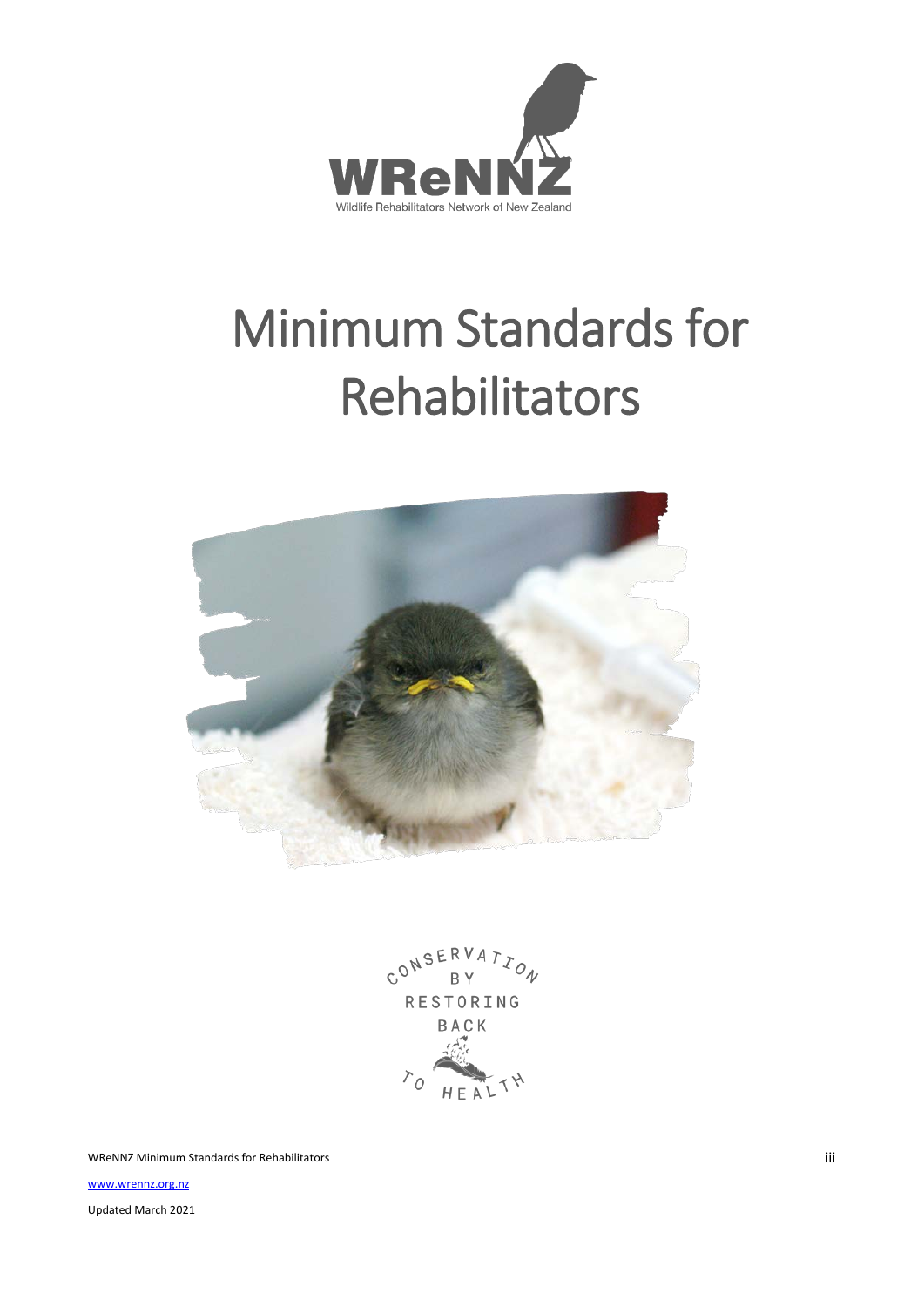# <span id="page-1-0"></span>**TABLE OF CONTENTS**

| 1.  |  |
|-----|--|
| 2.  |  |
| 3.  |  |
| 4.  |  |
| 5.  |  |
| 6.  |  |
| 7.  |  |
| 8.  |  |
| 9.  |  |
| 10. |  |
| 11. |  |
| 12. |  |
| 13. |  |
| 14. |  |
| 15. |  |
| 16. |  |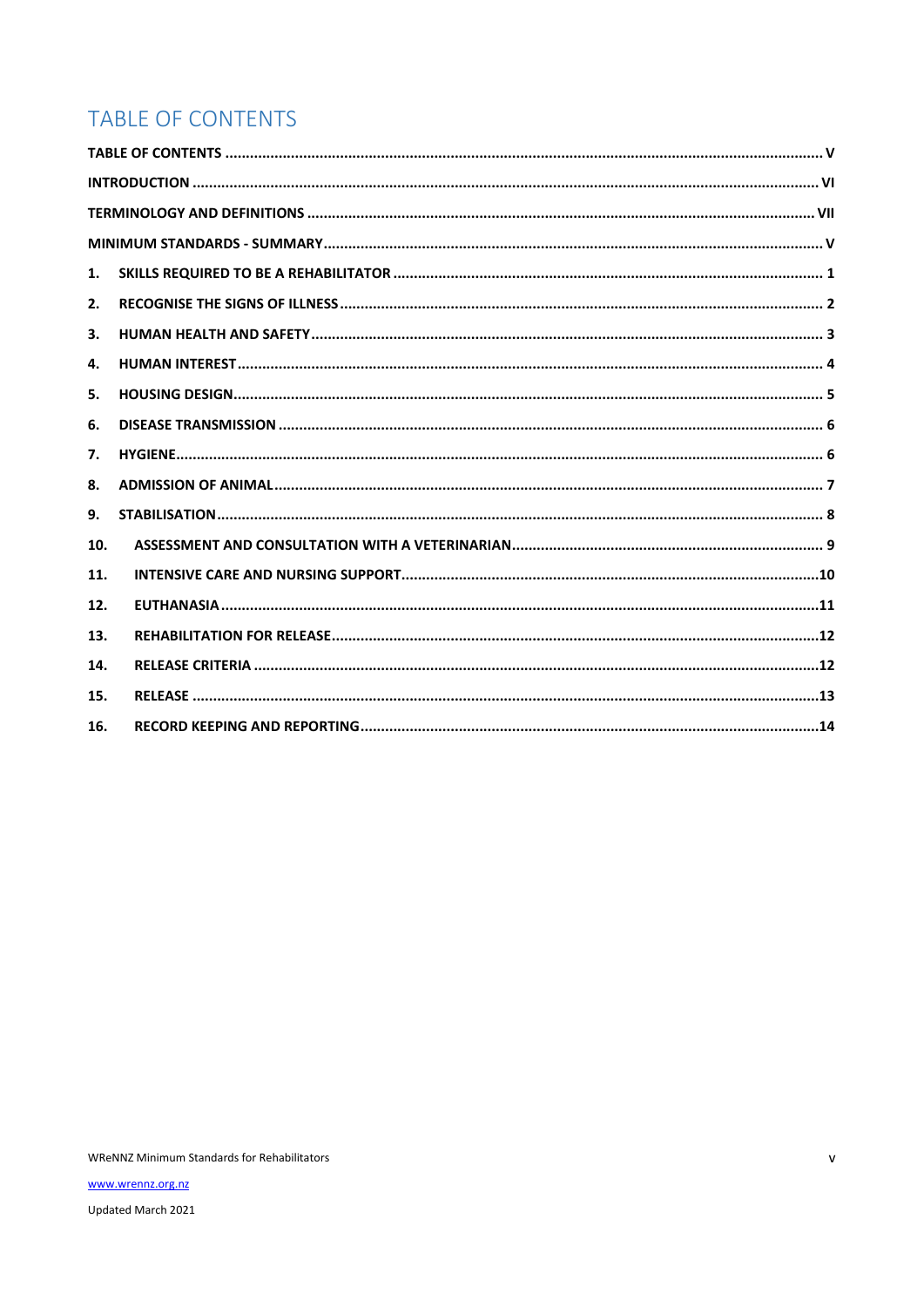# <span id="page-2-0"></span>Introduction

### How were the standards formed?

These standards were introduced in 2007, reviewed in 2008 and confirmed and voted on in 2009 when the WReNNZ committee was formed. The standards were reviewed and updated in 2021.

#### What are these minimum standards for?

The aim of wildlife rehabilitation is to give sick, injured or abandoned wildlife the best chance to survive, heal and be returned in a healthy state to the wild.

The objective of the WReNNZ minimum standards is to outline the minimum requirements of good practice for wildlife rehabilitation. It is important to meet these standards to ensure animal welfare, and to give rehabilitators' confidence that their efforts provide good quality of care.

#### Who should use them?

These standards were developed by and for WReNNZ members, but anyone that is rehabilitating wildlife in New Zealand should utilise these standards as a guideline to good practice.

#### Document details

#### **Approved for use**

WReNNZ Committee meeting, 20.03.10

#### **Amendments**

| Amendment         | Amendment details                                | <b>DOCDM</b> | Amended by                                |
|-------------------|--------------------------------------------------|--------------|-------------------------------------------|
| date              |                                                  | version      |                                           |
| <b>July 2020</b>  | Changes to order of sections, additional wording |              | Janelle Ward                              |
| <b>March 2021</b> | or changes to existing wording for introduction, |              | Rosalie<br>Goldsworthy<br>Mikaylie Wilson |
|                   |                                                  |              |                                           |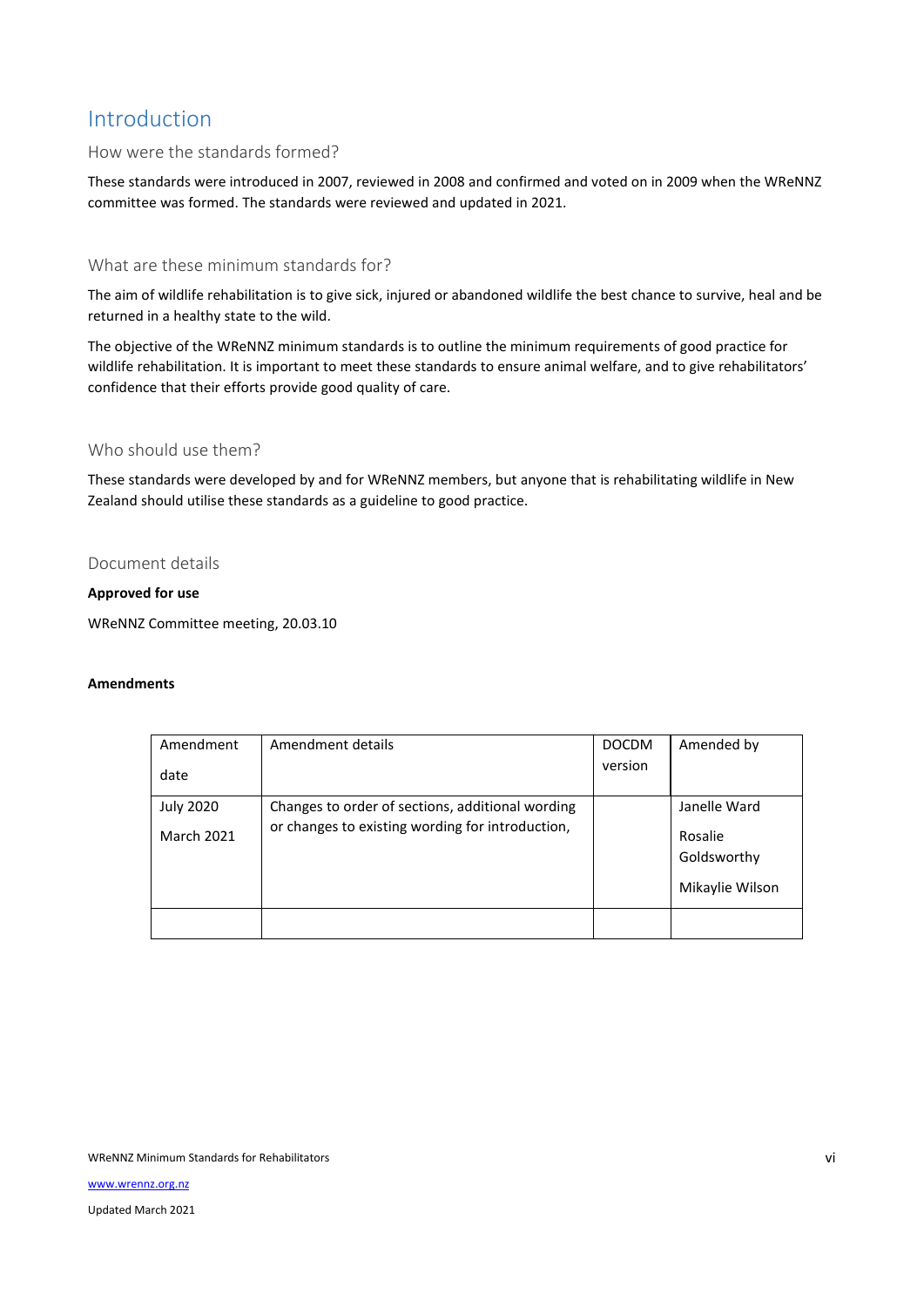# <span id="page-3-0"></span>Terminology and definitions

**Auscultate:** Auscultation is the technical term for listening to the internal sounds of the body, usually using a stethoscope

**Disease Screening:** Perform tests on an animal such as blood tests, faecal parasite counts or swabs to rule out infectious diseases of importance such as salmonellosis or coccidiosis. There may be species-specific or regional diseases of concern to rule out prior to release. The requirement for disease screening should be determined locally, with the input from the Department of Conservation and avian veterinarians where possible.

**Fomite:** A fomite is any inanimate object or substance capable of carrying infectious organisms (such as germs or parasites) and hence transferring them from one individual to another.

**Preservation reflex:** Birds go to great lengths to hide clinical signs of illness. In the wild, sick birds attract the attention of predators and, in flocking species, a sick bird will be shunned by flock mates (Hume 2000). This masking of signs of illness is known as the 'preservation reflex'. Birds generally do not look sick until they are in an advanced state of illness and near collapse (Cannon 1991).

**NSAIDs:** Non-steroidal anti-inflammatory drugs

**Stress bar:** A Stress bar is a name for the lines sometimes found running across the shaft of a bird's feather. Stress bars occur during feather development and can be an indicator of a problem with the bird's environment, routine, or diet.

**VOI:** Veterinary Operating Instruction. A legal written document by a Veterinarian written for a person to allow them to administer a drug or drugs to an animal under specific conditions.

**Zoonosi**s: An infectious disease in animals that can be transmitted to people. The natural reservoir for the infectious agent is an animal. Examples of zoonoses include rabies (a viral disease that can be transmitted to humans through an infected animal's bite) and psittacosis (a chlamydial infection resembling influenza that is spread to humans by the droppings of infected birds).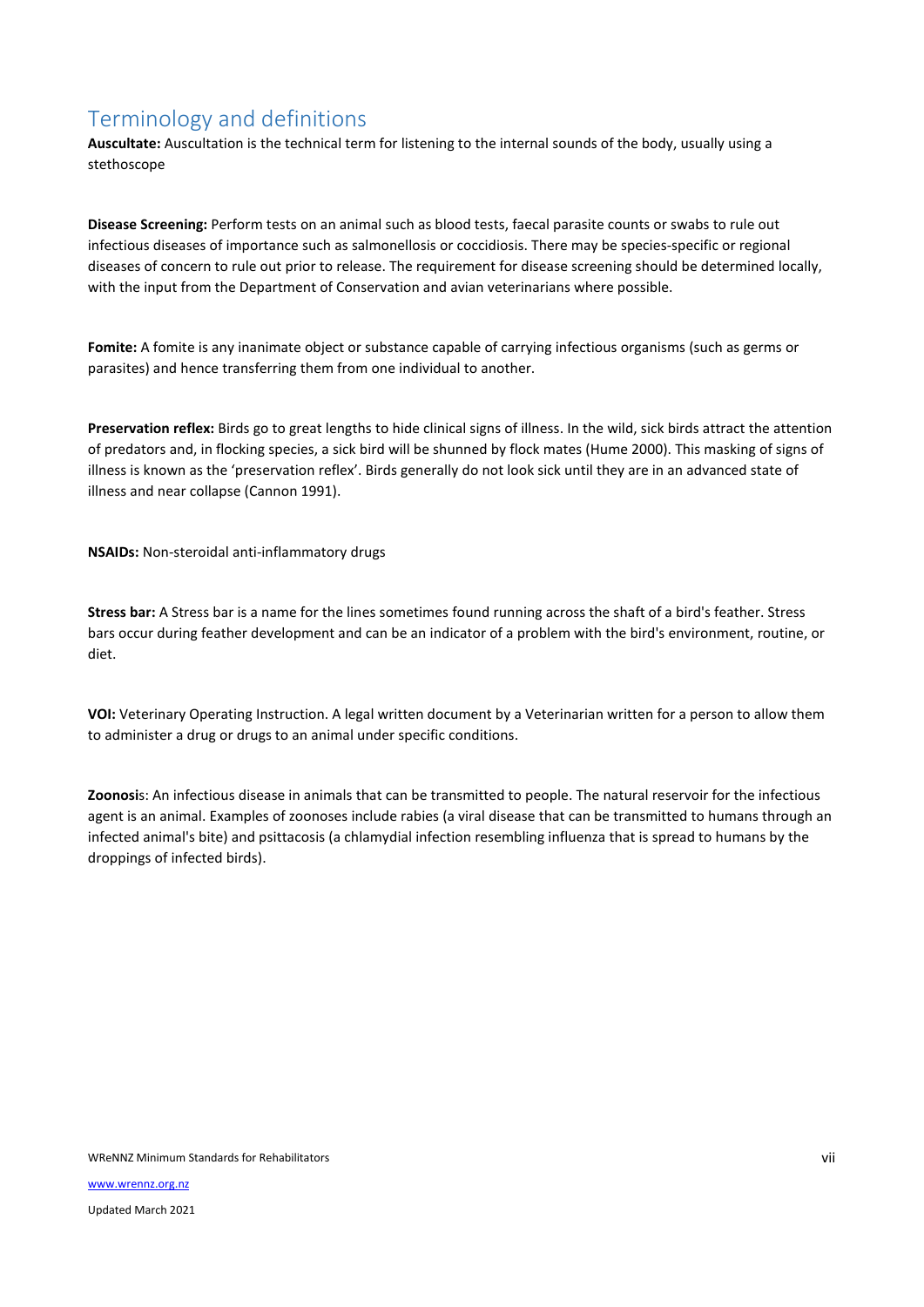# <span id="page-4-0"></span>Minimum standards - summary

| <b>Minimum Standard</b>                     | <b>Detail</b>                                                                                                                  |
|---------------------------------------------|--------------------------------------------------------------------------------------------------------------------------------|
| 1. Skills required to be a<br>rehabilitator | All staff/volunteers must undertake training to be able to provide<br>appropriate care for wildlife in rehabilitation.         |
|                                             | Drugs are administered to wildlife only under the direction of a veterinarian.                                                 |
| 2. Recognise signs of illness               | Ensure all staff/volunteers are aware and able to recognise of the signs of<br>illness.                                        |
|                                             | Use objective criteria (e.g. body weight) to assist in making decisions.                                                       |
| 3. Human health and safety                  | Be aware of diseases which may affect humans and animals.                                                                      |
|                                             | Undertake precautions to prevent infection, including a good hygiene<br>routine.                                               |
|                                             | Ensure staff/volunteers understand correct handling procedures for each<br>patient.                                            |
|                                             | Provide protective equipment where required.                                                                                   |
| 4. Human interest                           | Animal welfare is paramount.                                                                                                   |
|                                             | Minimise the risk of imprinting by having only minimum contact.                                                                |
|                                             | Ensure the welfare of the patient is not compromised by any media/human<br>attention/ domestic animals.                        |
|                                             | Media including photos, video or social media must promote good<br>rehabilitation and welfare practices.                       |
| 5. Housing design                           | Housing is appropriate to the species and the injury/illness and the stage of<br>rehabilitation.                               |
| 6. Disease transmission                     | Isolate infectious animals.                                                                                                    |
|                                             | Always keep domestic animals away from the patients.                                                                           |
|                                             | Undertake disease screening if required.                                                                                       |
| 7. Hygiene                                  | Identify and undertake hygiene requirements as appropriate (e.g. washing of<br>hands, disinfection of equipment & facilities). |
| 8. Admission of animal                      | Record details of history if available.                                                                                        |
|                                             | Record details of initial examination.                                                                                         |
|                                             | Notify DOC according to your permit conditions.                                                                                |
| 9. Stabilisation                            | Provide appropriate stabilisation (quiet, heat, humidity, pain relief and fluids<br>as required).                              |

WReNNZ Minimum Standards for Rehabilitators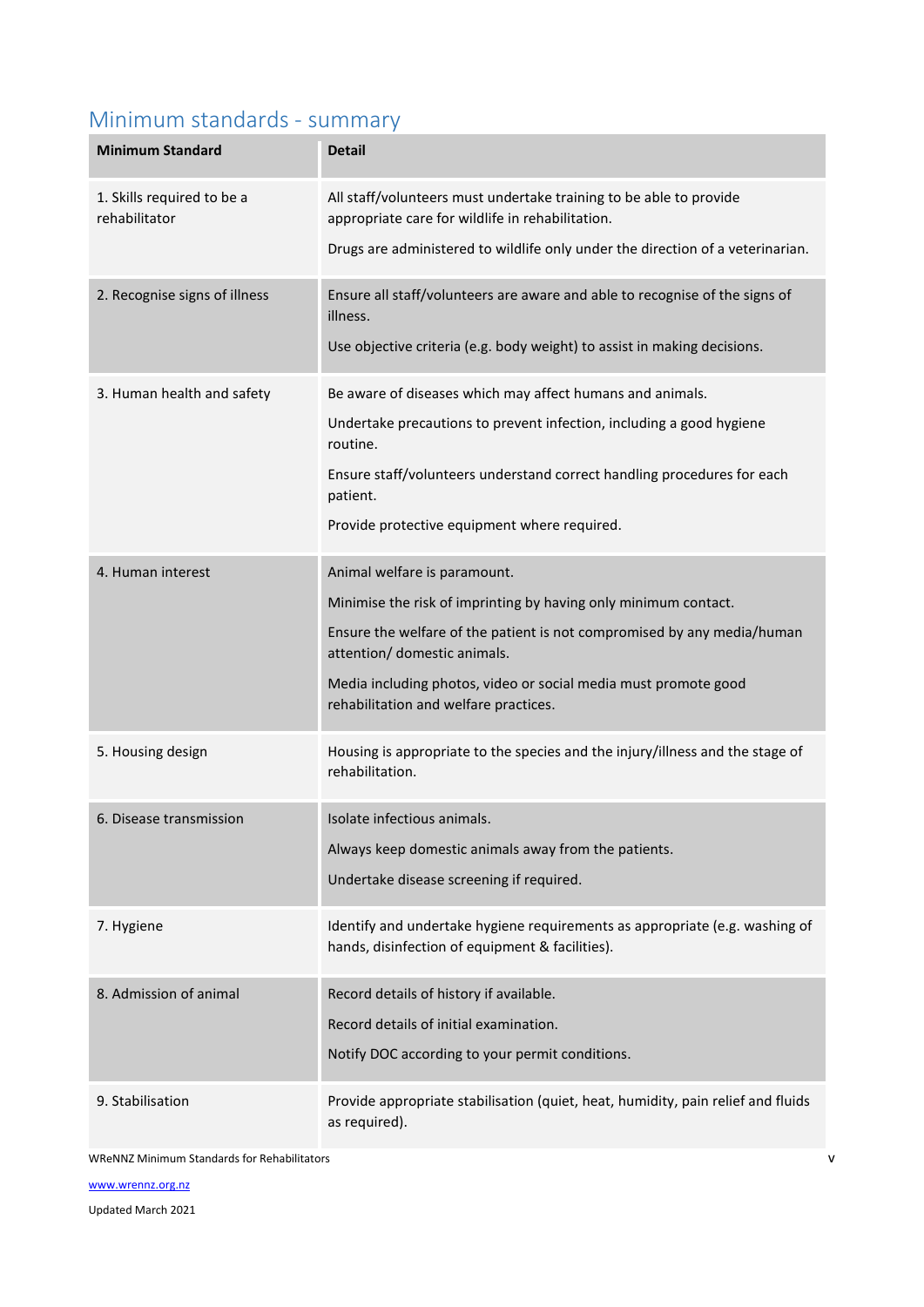|                                                        | Seek veterinary consultation if a major illness/injury is suspected.                                                                                                                                                                                                                                                                                                      |
|--------------------------------------------------------|---------------------------------------------------------------------------------------------------------------------------------------------------------------------------------------------------------------------------------------------------------------------------------------------------------------------------------------------------------------------------|
| 10. Assessment and consultation<br>with a veterinarian | Any animal showing signs of sickness, injury or deterioration in condition<br>while in care must be thoroughly assessed and treated appropriately.<br>A good relationship with a veterinarian will enable you to provide the best<br>possible care. Vets can issue VOIs (veterinary operating instructions) which<br>allow you to administer drugs.                       |
| 11. Intensive care and nursing<br>support              | Follow veterinary instructions and treatment protocols.<br>Record daily progress, medications or treatments given and food eaten.                                                                                                                                                                                                                                         |
| 12. Euthanasia                                         | How: Euthanasia should only be carried out by suitably trained people and<br>preferably after consultation with a vet.<br>When: For animals which are unlikely to be successfully rehabilitated and<br>have no predetermined place in a captive management programme.                                                                                                     |
| 13. Rehabilitation for release                         | Provide predator safe appropriate housing which allows exercising to build<br>condition.<br>Provide a natural diet, or access to some natural food and appropriate<br>artificial foods.<br>Provide natural environmental enrichment to encourage natural behaviours.<br>Record patient progress at appropriate intervals.                                                 |
| 14. Release criteria                                   | Only those animals which meet the criteria to function normally in the wild<br>are to be released. Refer to release criteria for the species where this exists.<br>If the animal cannot achieve the criteria, consult with your DOC contact or<br>species coordinator to discuss options of euthanasia or inclusion in a captive<br>management programme, if appropriate. |
| 15. Release                                            | Assess the patient against the release criteria and determine if release is<br>appropriate.<br>When a wild animal is returned to its natural habitat, care must be taken to<br>ensure it is not released in circumstances in which it is likely to suffer<br>unnecessarily.<br>Undertake the release according to your permit conditions.                                 |
| 16. Record keeping and reporting                       | Keep your own individual patient records.<br>Submit annual reports to DOC according to your permit conditions.                                                                                                                                                                                                                                                            |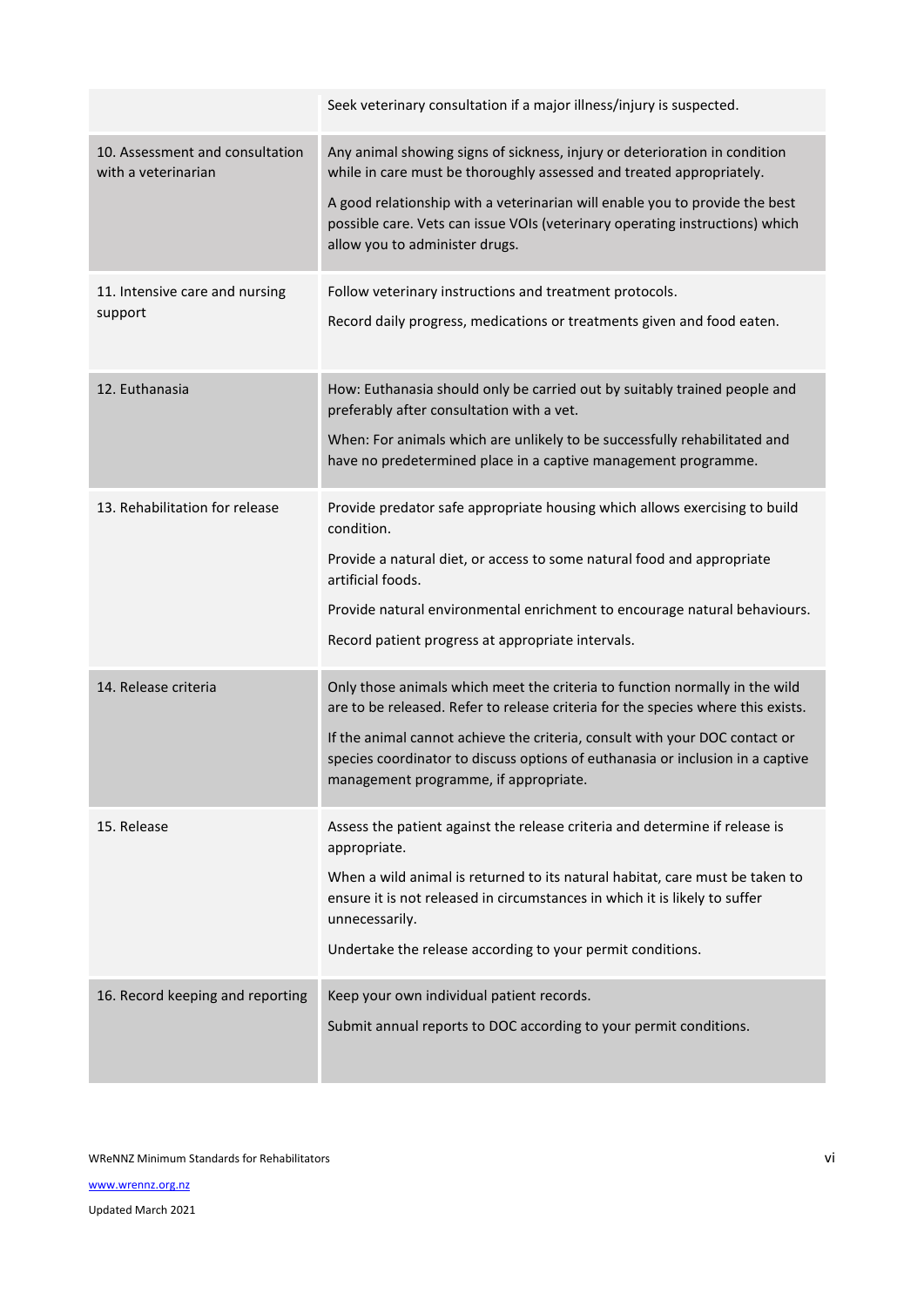# <span id="page-6-0"></span>1. Skills required to be a rehabilitator

| <b>Minimum</b><br><b>Standard</b>        | <b>Detail</b>                                                                                                                                                                                                  | <b>Helpful resources/links</b>                                                                                                                                      |
|------------------------------------------|----------------------------------------------------------------------------------------------------------------------------------------------------------------------------------------------------------------|---------------------------------------------------------------------------------------------------------------------------------------------------------------------|
| Skills required to<br>be a rehabilitator | All staff/volunteers must undertake<br>training to be able to provide appropriate<br>care for wildlife in rehabilitation.<br>Drugs are administered to wildlife only<br>under the direction of a veterinarian. | https://www.wrennz.org.nz/<br>https://www.doc.govt.nz/get-<br>involved/training/online-courses/wildlife-health-<br>online-course/<br>https://www.learnbirdcare.com/ |

#### Recommended Best Practice

#### **Legal Requirements**

- Be authorised by the Department of Conservation to hold native animals in captivity for the purpose of rehabilitation
- Note that introduced/ non-native species do not require a permit
- Some non-native species are considered pests by the regional council or nationally (e.g. MPI unwanted organisms). Examples include red-vented bulbul and rainbow lorikeets. It may be illegal to release pest species to the wild. To check your local requirements, you can search the Regional Pest Management Plan or visit a council website and search "pests"

#### **Animal identification**

 Be able to identify species and life stage correctly so it is clear what to provide for husbandry and nutrition and so there is a strategy in place for early decisions on the outcome.

#### **Health and illness identification**

 Be sufficiently experienced to recognise the signs of good health and ill health or injury. Seek advice if inexperienced or unsure.

#### **First aid**

Be efficient and effective in the provision of first aid.

#### **Nutrition**

Have, or be able to access knowledge of correct nutrition for the species in care.

#### **Housing**

Have, or be able to access knowledge of correct housing for the species in care.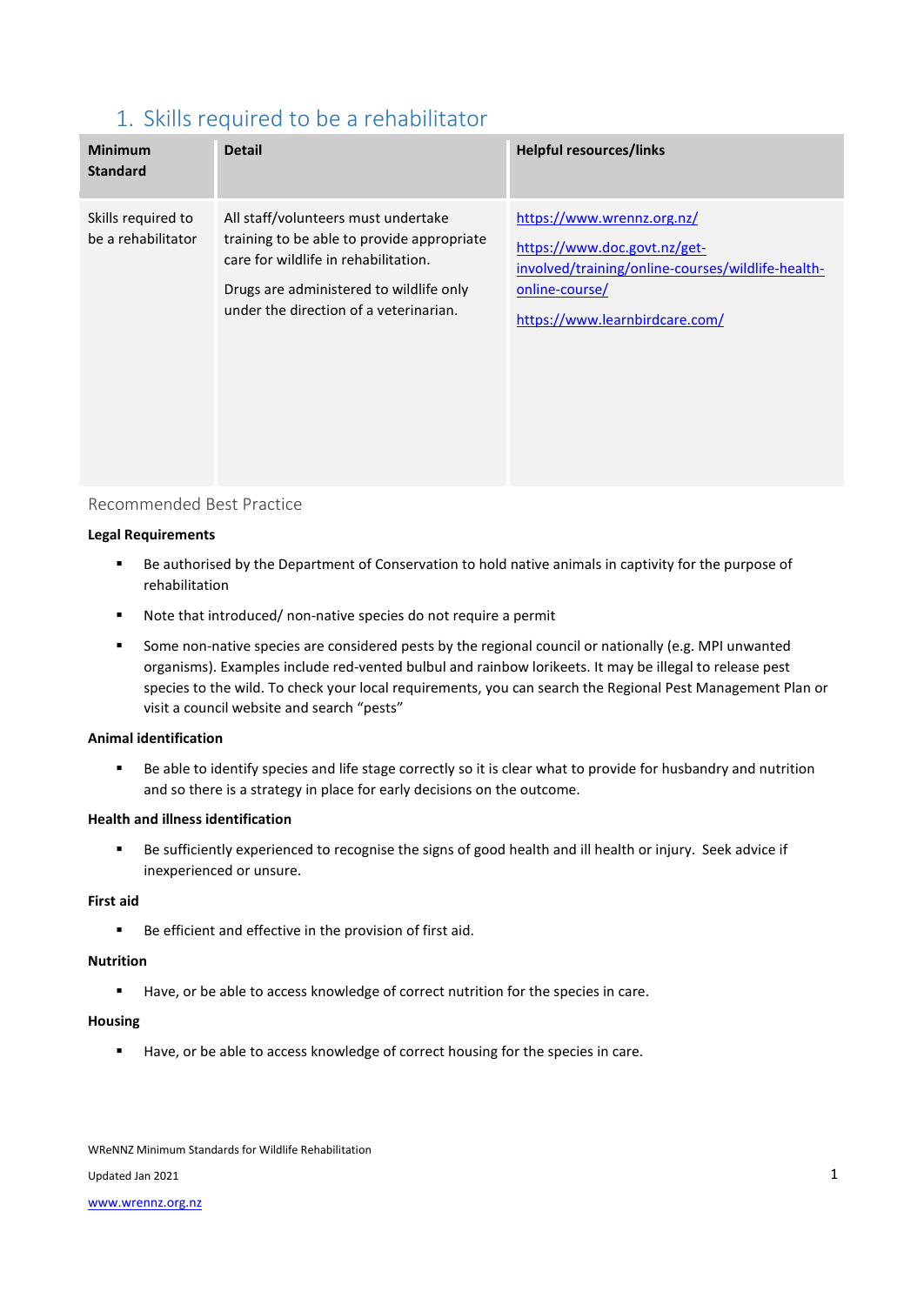#### **Veterinary Relationships**

Each rehabilitator should establish a formal relationship with a local veterinarian to help ensure the best possible care of sick or injured animals

- Veterinarians can assist with advice, consultations, surgery, treatments, euthanasia, or to develop written protocols
- Veterinarians can provide legal and correct supply of medications, including Veterinary Operating Instructions (VOIs) which allow you to administer certain drugs onsite, with conditions

#### **Use of medication**

- Understand the correct use of pain relief drugs and antibiotics, and the contraindications for use
- Administer drugs only under the direction of a veterinarian (this may include a VOI and/ or training in correct use)
- No animal is to receive medication without approval from a vet. This especially includes antibiotics and Non-Steroidal Anti-inflammatory Drugs

#### **Ability to assess release criteria**

- Be able to assess birds' flight capability before release; and know that:
- All aquatic birds, including waders, waterfowl and seabirds need to be assessed for waterproofing before release
- There are varying levels of waterproofing requirements e.g.: penguins 100% other seabirds 90% and less
- Non-aquatic birds will also need to be weatherproofed
- **EXEC** Seabirds require active salt glands for release

### <span id="page-7-0"></span>2. Recognise the signs of illness

| <b>Minimum Standard</b>       | <b>Detail</b>                                                                           | <b>Helpful</b><br>resources/links |
|-------------------------------|-----------------------------------------------------------------------------------------|-----------------------------------|
| Recognise signs of<br>illness | Ensure all staff/volunteers are aware and able to recognise of the<br>signs of illness. |                                   |
|                               | Use objective criteria (e.g. body weight) to assist in making<br>decisions.             |                                   |

#### **Recognise signs of illness**

Birds effectively mask illness, and this is called the preservation reflex. However, once working with birds for a period, a rehabber will recognise signs of illness (by observation and examination). This is not an exhaustive list but can include:

- Increased irritability
- **Aggression**
- Anorexia
- **Lethargy**
- **Regurgitation and or vomiting**

WReNNZ Minimum Standards for Wildlife Rehabilitation

Updated Jan 2021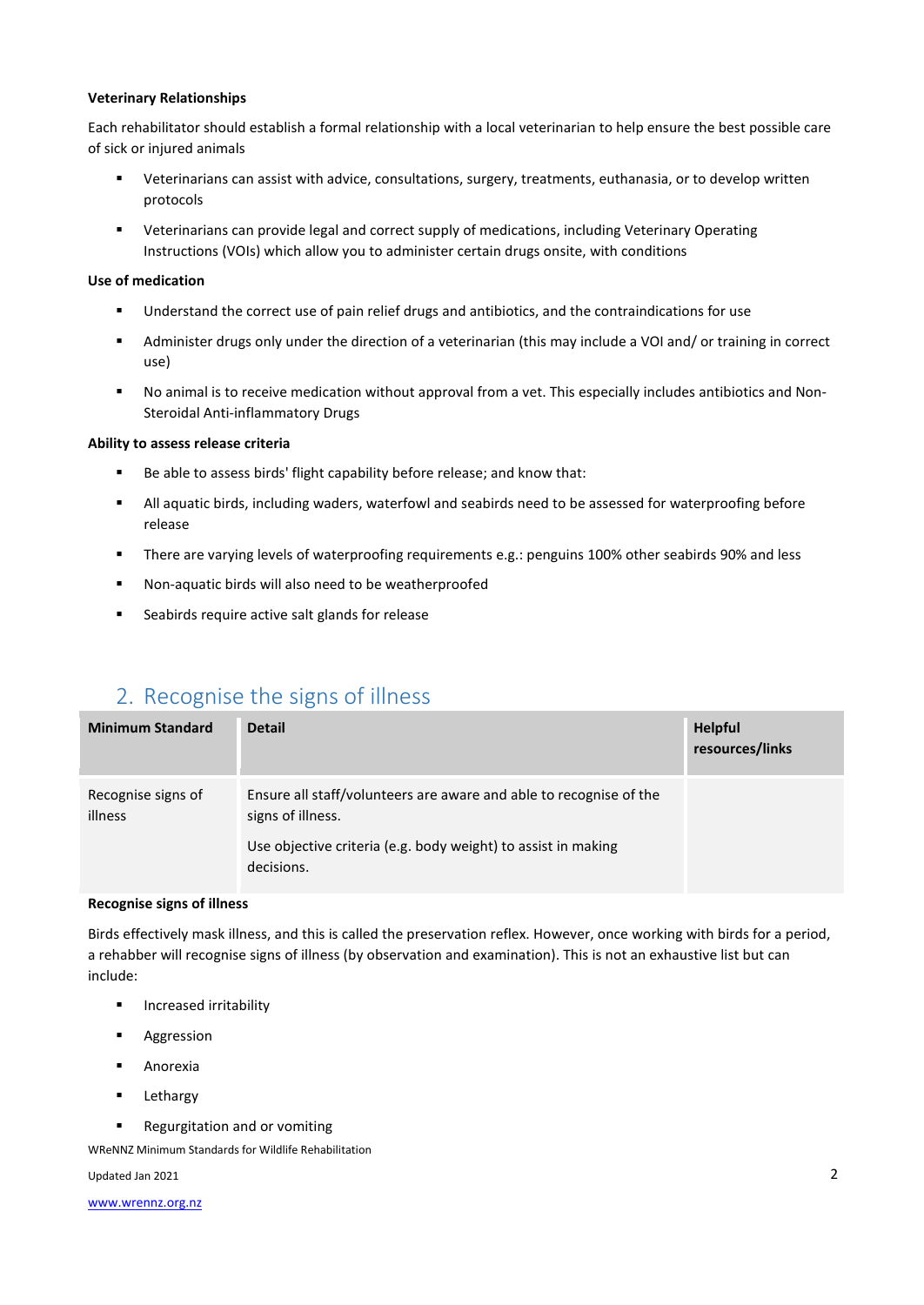- Vocalisation on movement, excessive vocalisation, no vocalisation
- Eyes closed, weeping eyes, partial or full blindness
- **Discharge from mouth and beak**
- **Plumage condition**
- **Lameness**
- **Dehydration**
- Abnormal faeces and urates
- Change in posture/ unusual posture
- **U** Lying down for extended periods
- Changes in respiratory character:
- **•** Open mouth breathing
- **Increased depth and rate of respiration**
- **E** Laboured breathing
- Audible wheezing, coughing, sneezing
- There may be a noticeable tail bob
- Absolute stillness (a bird in pain may be very still)
- Convulsions, head twitching, unable to properly stand (e.g. due to head injury or poisoning)
- Coma
- **Inability to rise or stand (ataxia) or keep stable in water**
- Visual signs of hypothermia (cold) and hyperthermia (hot)

#### **Objective criteria**

Objective criteria include body weight, size, blood results, etc

Utilise these objective measures compared to normal parameters to guide decisions such as whether to seek vet help or change your treatment or nutrition.

| <b>Minimum Standard</b>    | <b>Detail</b>                                                                       | <b>Helpful resources/links</b>               |
|----------------------------|-------------------------------------------------------------------------------------|----------------------------------------------|
| Human health and<br>Safety | Be aware of diseases which may affect humans<br>and animals.                        | https://www.who.int/gpsc/country<br>work/en/ |
|                            | Undertake precautions to prevent infection,<br>including a good hygiene routine.    |                                              |
|                            | Ensure staff/volunteers understand correct<br>handling procedures for each patient. |                                              |
|                            | Provide protective equipment where required.                                        |                                              |

### <span id="page-8-0"></span>3. Human health and safety

WReNNZ Minimum Standards for Wildlife Rehabilitation

#### Updated Jan 2021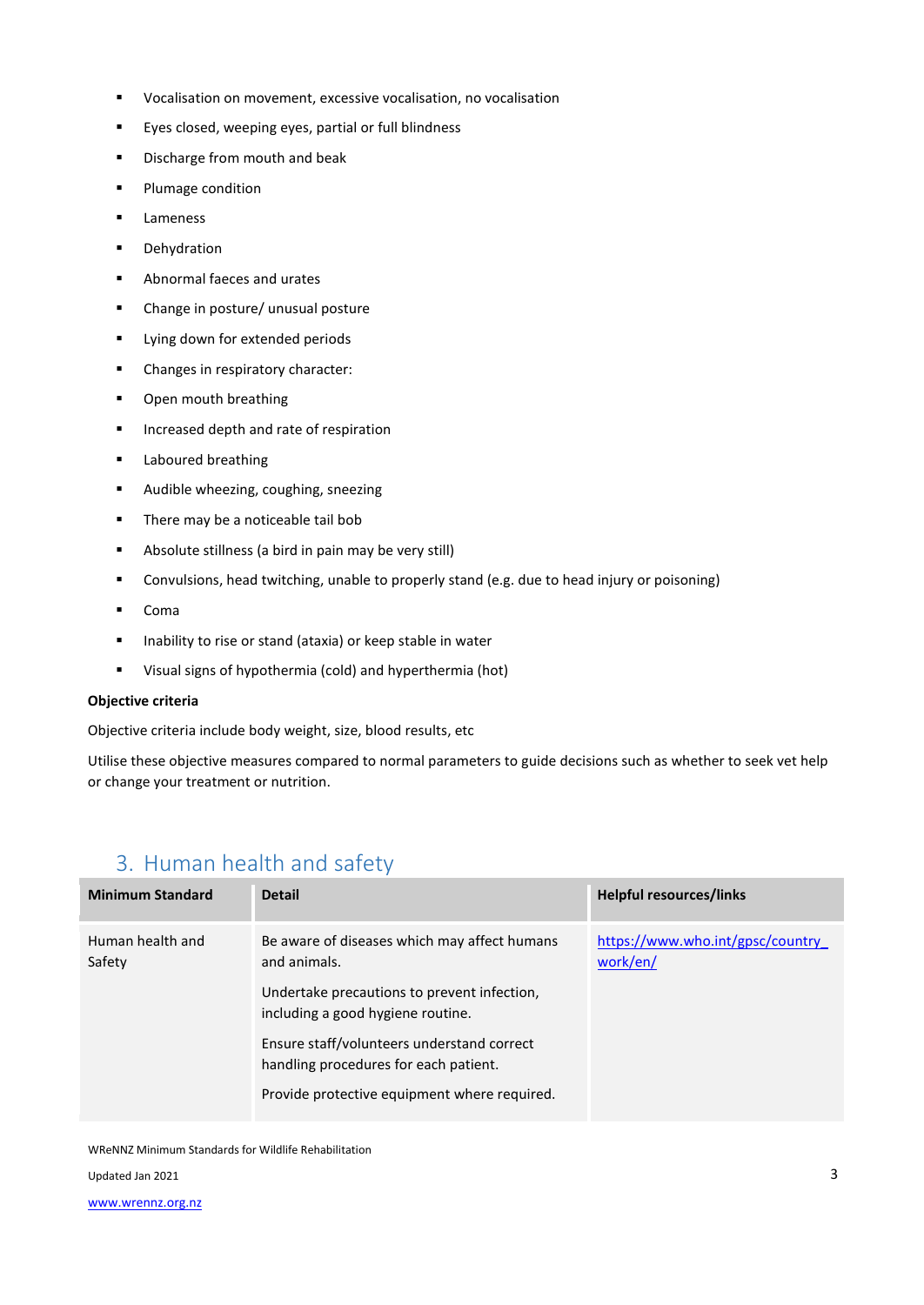#### Recommended Best Practice

- The rehabber is to provide safe and effective handling for the bird, themselves and volunteers in their care
- Correct methods of restraint should be employed to protect the bird and the person
- Have an awareness of zoonosis and strategies in place to minimise the likelihood of this occurring. Prevention of zoonosis is part of your responsibility as a rehabilitator
- **Prevention of disease transmission can be achieved by hygiene and cleaning regimes, including correct** handling and disposal of wastes
- Handwashing between patients and before eating or drinking is an important hygiene practice
- Animal food preparation areas should be separate from human food prep areas. i.e. animal and human food and utensils are prepared and washed in separate areas
- Alternatively, the food preparation occurs in the same area but at different times and after cleaning, to avoid cross contamination
- **Equipment and drugs should be handled, stored and disposed of appropriately**
- Consult your doctor regarding preventative medications/vaccinations appropriate to your situation
- Provide Personal Protective Equipment (PPE) such as gloves, gumboots, aprons or overalls (as required) for all staff and volunteers

### <span id="page-9-0"></span>4. Human interest

| <b>Minimum Standard</b> | <b>Detail</b>                                                                                                                                                                                                                                                                                                             | <b>Helpful resources/links</b>                |
|-------------------------|---------------------------------------------------------------------------------------------------------------------------------------------------------------------------------------------------------------------------------------------------------------------------------------------------------------------------|-----------------------------------------------|
| Human Interest          | Animal welfare is paramount.<br>Minimise the risk of imprinting by having only minimum<br>contact.<br>Ensure the welfare of the patient is not compromised by any<br>media/human attention/ domestic animals.<br>Media including photos, video or social media must promote<br>good rehabilitation and welfare practices. | Chronic captivity stress<br>article link here |

Any wildlife in captive care will experience stress due to capture, handling, captivity and ongoing care. Exposure to human visitors, domestic animals or media such as flash photography and video can induce further stress in captive wildlife. Animal welfare is kept paramount by reducing exposure to these additional stressors.

#### Recommended Best Practice

- **EXECUTE:** Limit public and media exposure to minimise unnecessary stressors
- Keep visitors and foot traffic to a minimum
- The finder may wish to visit or keep informed on the progress of the patient. Updating the finder is important, but it is critical to keep visitors to a minimum as these are sick and wild patients which succumb to stress easily

WReNNZ Minimum Standards for Wildlife Rehabilitation

Updated Jan 2021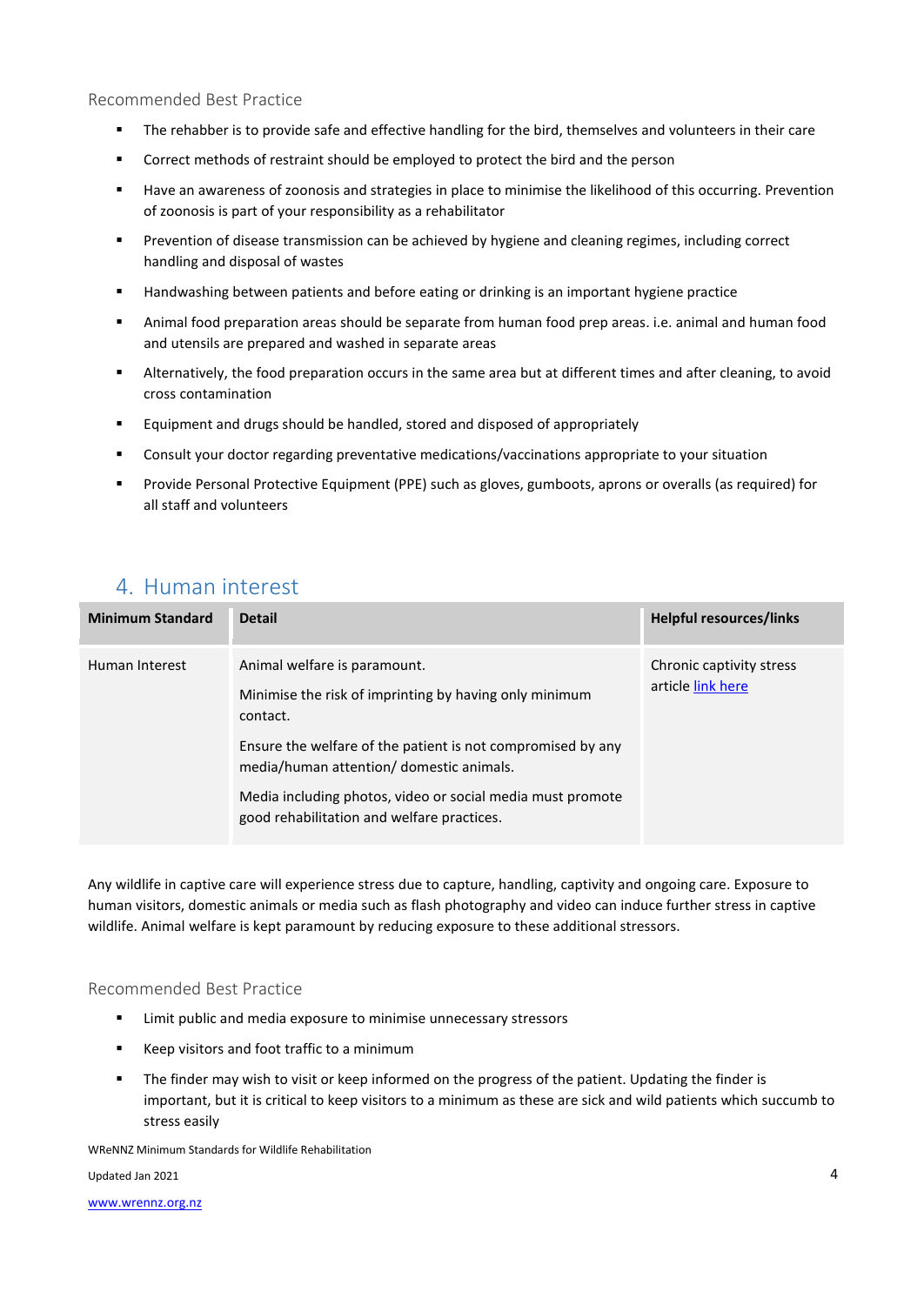- Reduction of stress is achieved by providing a quiet, safe enclosure and no domestic animals around the wildlife
- Media including photos, video or social media is minimised, and content of good rehabilitation and welfare practices is promoted

### <span id="page-10-0"></span>5. Housing design

| <b>Minimum Standard</b> | <b>Detail</b>                                                                                    | <b>Helpful resources/links</b>                                                           |
|-------------------------|--------------------------------------------------------------------------------------------------|------------------------------------------------------------------------------------------|
| Housing design          | Housing is appropriate to the species and the<br>injury/illness and the stage of rehabilitation. | https://www.doc.govt.nz/our-<br>work/wildlife-health/wildlife-<br>rehabilitation-guides/ |

Indoor stabilisation housing will usually be small cages which are easy to clean. Rehabilitation housing will usually be larger aviaries which allow normal behaviour and movement, e.g. swimming and flying (to build muscle condition for release).

#### Recommended Best Practice

#### **Housing should:**

- Be away from cats and dogs and all domestic avian species
- Be away from people other than those required to feed, treat and care for the animals
- Be in a quiet setting
- **Prevent further injury by offering correct caging, substrate and privacy**
- Provide good access & placement of food: e.g. Can the bird reach into the bowl? Will they knock it over? Is the bowl under the perch where it will be contaminated with faeces? Will their injury limit their ability to feed?

#### **Protect feathers**

- Minimise tail damage with suitable perches, tail wraps for raptors
- **Minimal and correct handling**
- Good hygiene of cages, substrate, perches
- Supply enough room for birds to fly and suitable places to perch, when appropriate in their treatment
- Be safe from predators such as stoats, rats and mice

#### **Indoors**

- **Provide warm air temperature in hospital cages/any critical care and inside cages**
- **Provide covers for indoor stabilisation cages at appropriate times for certain species**

#### **Outdoors**

- **Provide adequate shelter from rain, wind and cold**
- **Provide adequate perches, substrate and places to hide or rest**
- Be predator proof

WReNNZ Minimum Standards for Wildlife Rehabilitation

#### Updated Jan 2021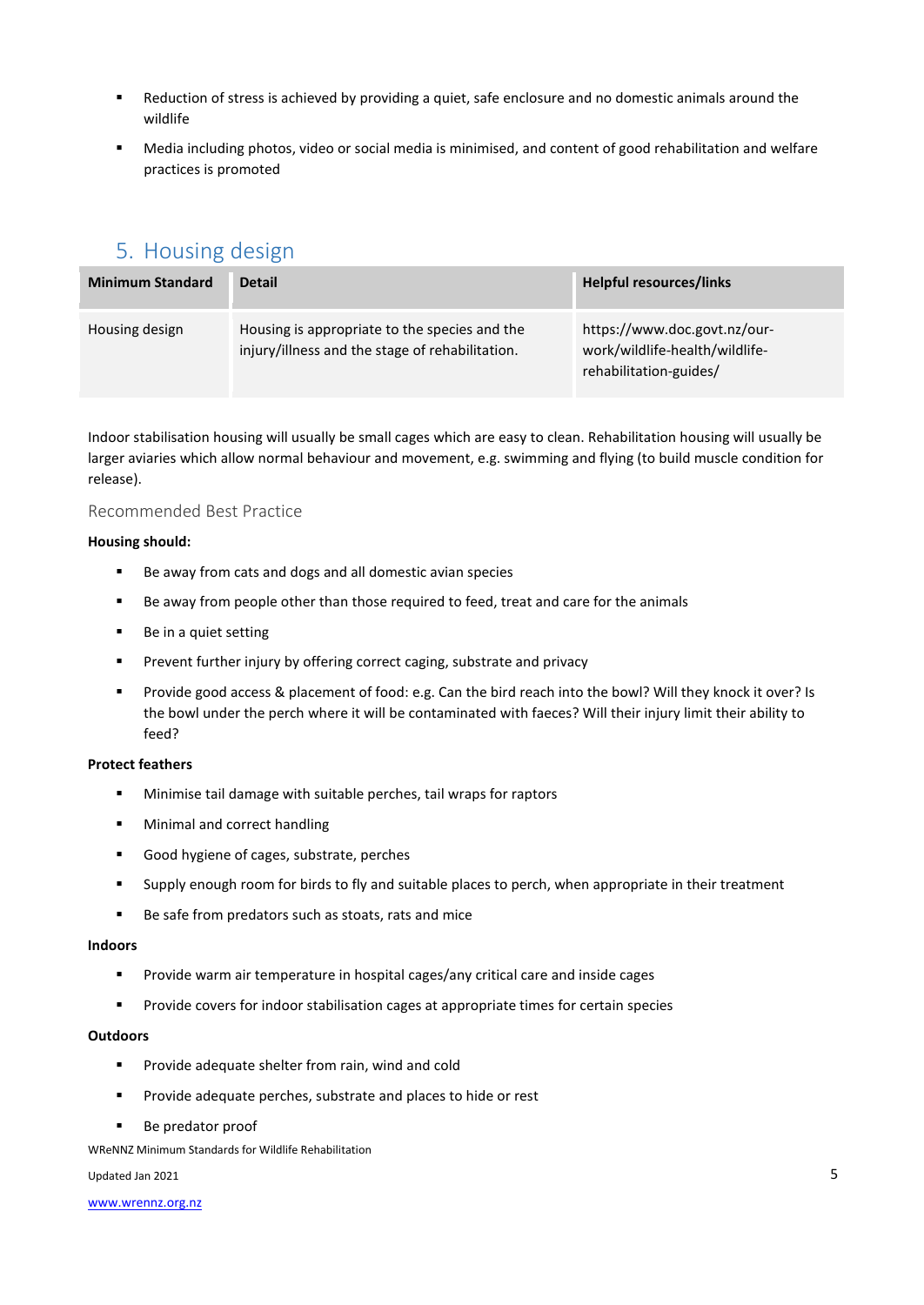### <span id="page-11-0"></span>6. Disease transmission

| <b>Minimum Standard</b> | <b>Detail</b>                                        | <b>Helpful resources/links</b> |
|-------------------------|------------------------------------------------------|--------------------------------|
| Disease Transmission    | Isolate infectious animals.                          |                                |
|                         | Always keep domestic animals away from the patients. |                                |
|                         | Undertake disease screening if required.             |                                |
|                         |                                                      |                                |

#### Recommended Best Practice

- Isolate animals with infectious diseases or that have clinical signs suspicious of infectious disease. This should be a separate area (preferably a separate room) away from other patients, with separate equipment, feeding bowls and utensils
- **•** One of the best and most simple ways to reduce disease transmission is by good hygiene, especially washing or sanitising your hands between patients
- Disease can be transferred by fomites (equipment, clothes etc). Dedicate bowls and cleaning equipment to each area. Supply a written cleaning regime so that it can be followed by volunteers
- To minimise the spread of disease from feral birds to natives the rehabber must have separate areas for domestic species, feral species and natives
- Native and non-native species must not be caged together
- Birds that are to be released to the wild should be free of disease

Disease screening before release is recommended to prevent the transmission of diseases that would negatively impact on the wild population. Seek advice on the appropriate or necessary disease screening for your centre and the species you commonly rehabilitate.

# <span id="page-11-1"></span>7. Hygiene

| <b>Minimum Standard</b> | <b>Detail</b>                                                                                                                     | <b>Helpful resources/links</b> |
|-------------------------|-----------------------------------------------------------------------------------------------------------------------------------|--------------------------------|
| Hygiene                 | Identify and undertake hygiene requirements as<br>appropriate (e.g. washing of hands, disinfection of<br>equipment & facilities). |                                |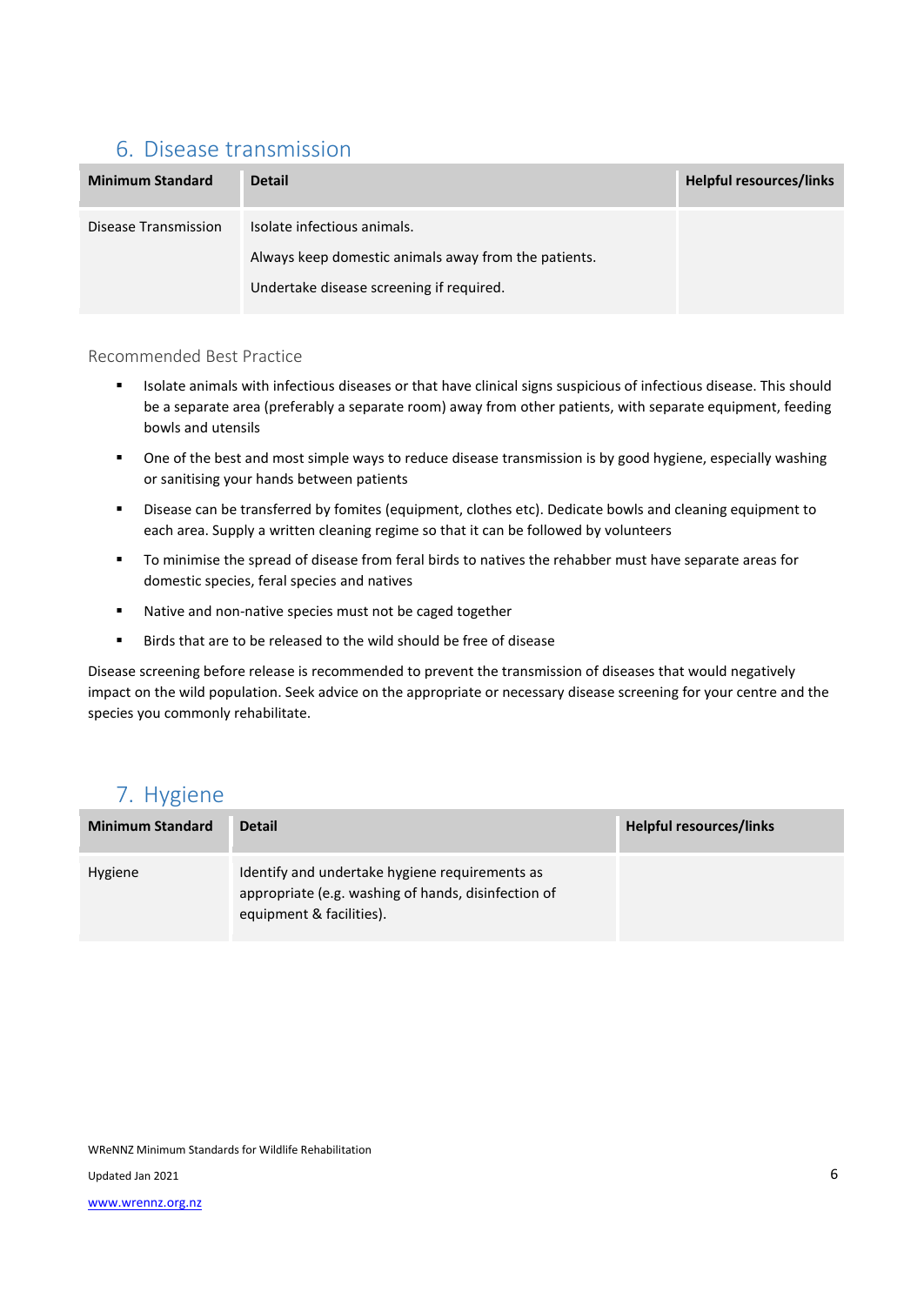Recommended Best Practice

- Equipment is cleaned, disinfected and rinsed regularly and between patients
- Disinfectant soap and alcohol-based sanitiser are provided, and staff/volunteers undertake regular hand washing
- Rehab housing is cleaned, disinfected and rinsed between patients
- **Hospital and ICU cage(s) are cleaned using correct cleaning agents**
- Understand the correct contact times and cleaning agents that can be used around avian species.

# <span id="page-12-0"></span>8. Admission of animal

| <b>Minimum Standard</b> | <b>Detail</b>                                                                                                                        | <b>Helpful resources/links</b>         |
|-------------------------|--------------------------------------------------------------------------------------------------------------------------------------|----------------------------------------|
| Admission of animal     | Record details of history if available.<br>Record details of initial examination.<br>Notify DOC according to your permit conditions. | DOC online training - Physical<br>Exam |

#### Recommended Best Practice

#### **Record animal details**

- Record the species, sex and estimated age,
- **Record details of history**

If possible, obtain the following details about the animal's history from the submitter:

- Where was the bird found?
- What was it doing?
- How was it captured?
- When was it captured?
- Any treatment, food, medication already offered by the submitter
- Contact details of submitter

#### **Conduct initial assessment**

Record details of your observations of the animal from a short distance:

- Posture normal (vs. abnormal, noting abnormalities e.g., head tilt, wing droop etc.)
- Assess the demeanour:
	- o Bright, alert, reactive
	- o Quiet, dull, unresponsive
	- o Comatose
	- o Can it stand/perch; are the feet and legs weight bearing? Any other presenting signs?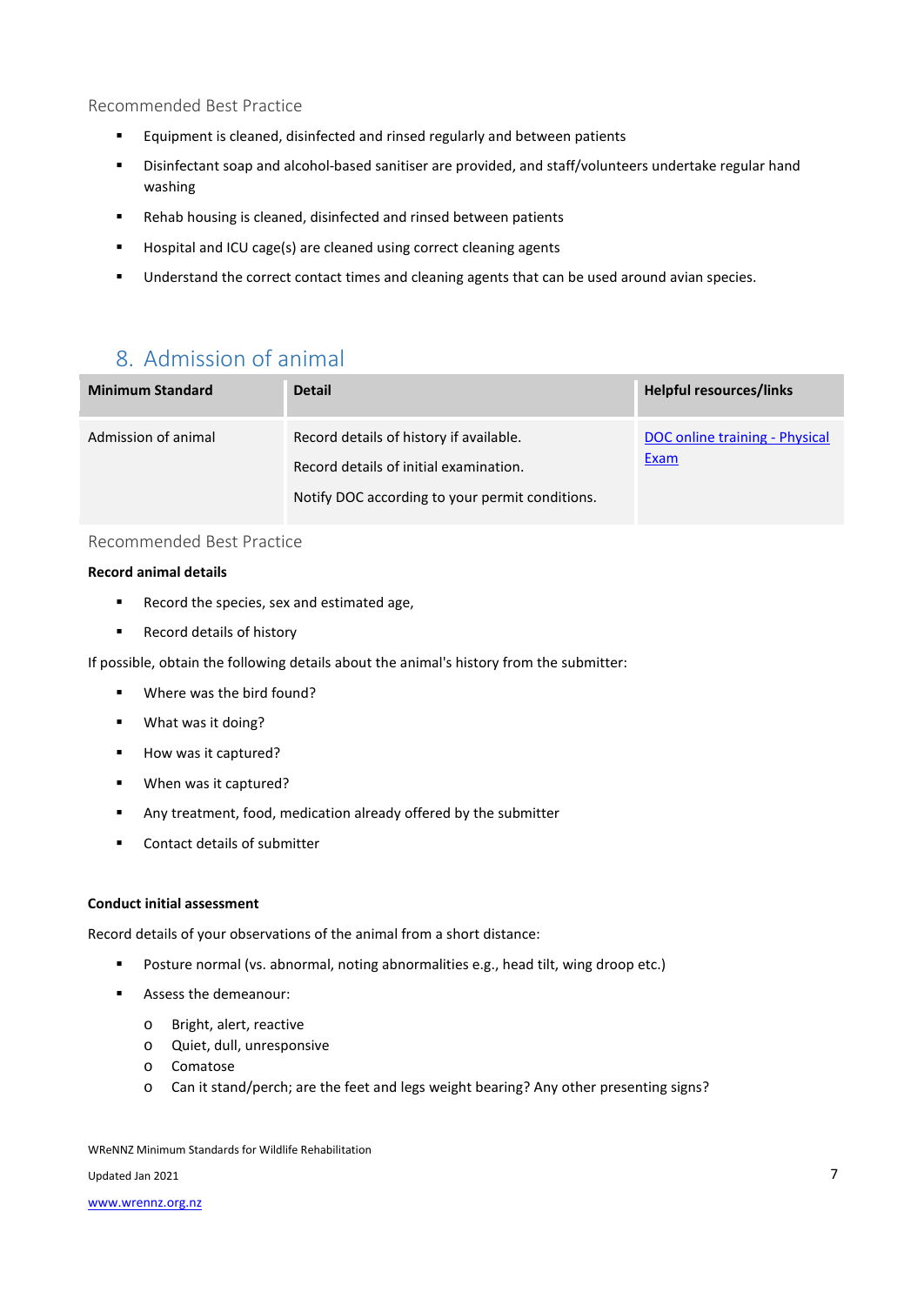#### **Physical exam**

Note: This initial examination may not be able to be done immediately or completely if the bird is stressed.

- **Take a weight**
- Look for obvious signs of injury (bleeding, fishhooks, bites, cuts, fractures, limbs at unusual angles)
- Check body confirmation and symmetry
- Check all external openings (ears, eyes, nares, vent) for discharge, discolouration. Check eyes for reaction, pupil size and dilation, third eyelid position. Check inside the mouth for colour, odour, mucus, parasites
- Are the wings and feet functional? test by observation; can the bird perch, fly and gain height, hold its food? Check and palpate (feel) the wings, legs and feet for wounds or broken bones and to check they are fully functional e.g. joints have a full range of normal movement
- Assess body score check keel, is it normal for that time of year?
- **EXEC** for feather damage
	- o Are the feathers sitting in a uniform manner and undamaged?
	- o Are there any feathers missing or is the bird fluffed up?
	- o Are there stress bars on the feathers indicating disease events?
- Check for external parasites
- **EXECUTE:** Check nails for damage
- Heart and lungs auscultated (optional)
- Check faeces colour & consistency. Just remember when the bird has just travelled, they produce stress faeces that are not always a good indication of what's normal.
- Is there mucus or other discharges?

#### **Notification**

Notify DOC if required by your permit e.g. threatened species

### <span id="page-13-0"></span>9. Stabilisation

| <b>Minimum Standard</b> | <b>Detail</b>                                                                                                                                                                | <b>Helpful resources/links</b>                                                           |
|-------------------------|------------------------------------------------------------------------------------------------------------------------------------------------------------------------------|------------------------------------------------------------------------------------------|
| Stabilisation           | Provide appropriate stabilisation (quiet, heat,<br>humidity, pain relief and fluids as required).<br>Seek veterinary consultation if a major illness/injury<br>is suspected. | https://www.doc.govt.nz/our-<br>work/wildlife-health/wildlife-<br>rehabilitation-guides/ |

Stabilisation of birds requires warmth, humidity and hydration, darkness and quiet.

WReNNZ Minimum Standards for Wildlife Rehabilitation

Updated Jan 2021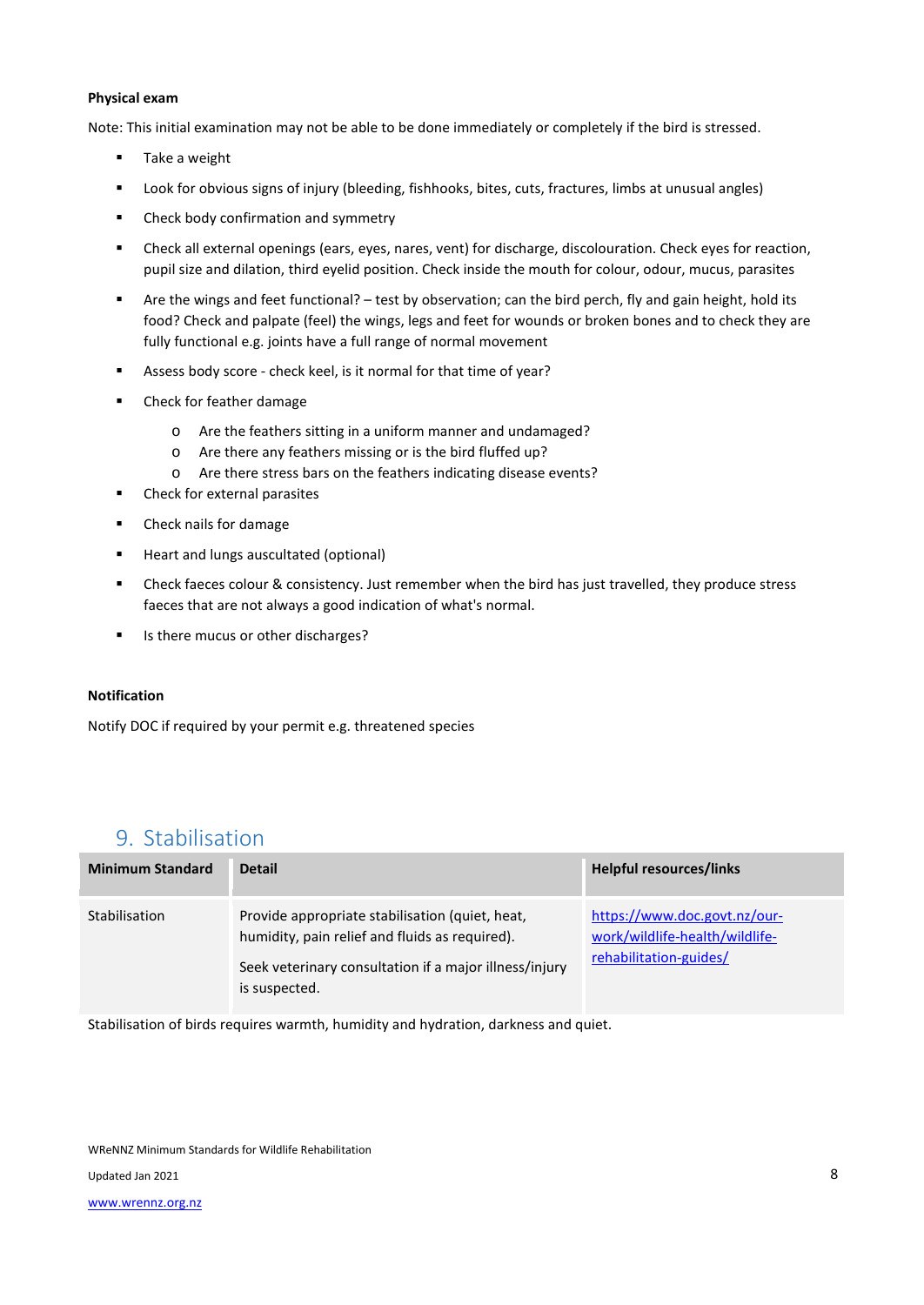#### Recommended Best Practice

#### **Warmth and humidity**

Sick birds are unable to maintain a normal body temperature

- Normal bird body temperature is 40-42°C (38 C for kiwi)
- Provide a room/cage temperature of 28-30°C (note seabirds & kiwi: provide 25°C)
- Un-feathered chicks require up to 36°C
- **Provide humid heat or a source of humidity**

#### **Fluids/hydration**

Note: most sick/injured animals will have some degree of dehydration on arrival and will benefit from fluids

- Oral (or Subcutaneous if trained in this)
- **Provide humidity to reduce effects of dehydration**

#### **Low stress environment**

Keep animals in a dark place away from noise and activity.

#### **Initial stabilising treatment**

- Stabilise fractures / pain relief via bandaging
- Pain relief NSAID (oral) or opioid under direction from a veterinarian (via consultation, phone discussion or as per written VOI)
- Clean wounds with 0.9% saline only
- **Provide supportive nutrition**
- Notify vet within 24 hours, if injury or illness is significant

### <span id="page-14-0"></span>10. Assessment and consultation with a veterinarian

| <b>Minimum Standard</b>                               | <b>Detail</b>                                                                                                                                                                                 | <b>Helpful resources/links</b> |
|-------------------------------------------------------|-----------------------------------------------------------------------------------------------------------------------------------------------------------------------------------------------|--------------------------------|
| Assessment and<br>consultation with a<br>veterinarian | Any animal showing signs of sickness, injury or deterioration<br>in condition while in care must be thoroughly assessed and<br>treated appropriately.                                         |                                |
|                                                       | A good relationship with a veterinarian will enable you to<br>provide the best possible care. Vets can issue VOIs (veterinary<br>operating instructions) which allow you to administer drugs. |                                |

You must consult a veterinarian as soon as possible if there is serious illness or injury, including:

- **FIGULARY FRACTURES** & open wounds
- **Emaciation**
- **Eye injury**
- **Respiratory distress**
- Inability to rise or stand, wobbly (ataxia)

WReNNZ Minimum Standards for Wildlife Rehabilitation

#### Updated Jan 2021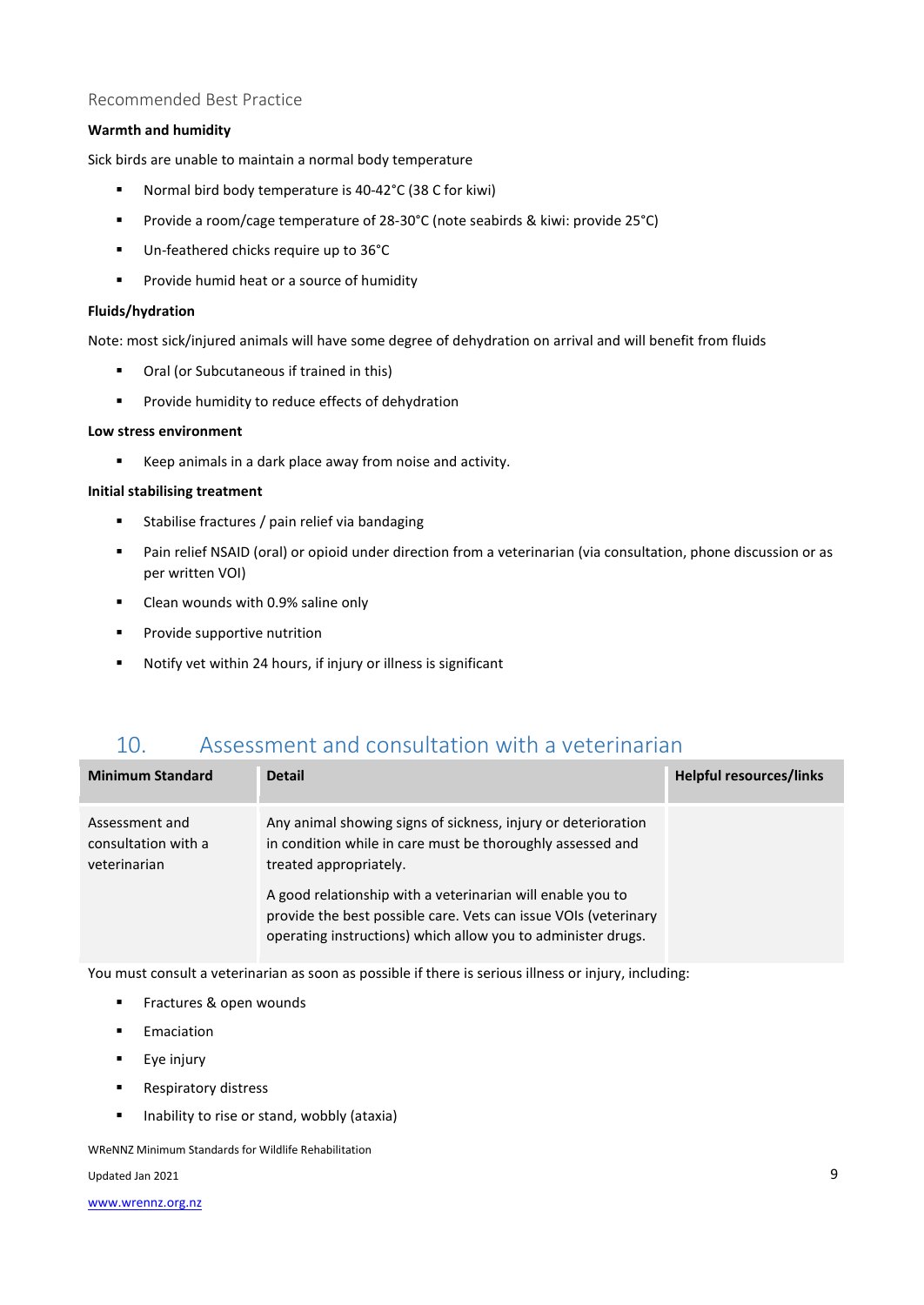- **Inability to keep stable in water**
- **Inability or abnormal reluctance to move**
- Diarrhoea
- **Persistent vomiting**
- **If the animal is comatose or has open wounds**
- **If you have any concerns about what is wrong with the animal**

#### **Legislative reasons for consulting a veterinarian**

- Vet consultations ensure good welfare for the animal in care (as per the Animal Welfare Act) and can help relieve pressure on rehabbers
- Collaborative decisions should be made early within the process as to whether euthanasia or rehabilitation is the most appropriate option. Under most permit conditions, euthanasia can be elected on Animal Welfare grounds by a veterinarian

### <span id="page-15-0"></span>11. Intensive care and nursing support

| Minimum Standard 12                   | Detail                                                                                                                               | Helpful resources/links |
|---------------------------------------|--------------------------------------------------------------------------------------------------------------------------------------|-------------------------|
| Intensive care and<br>nursing support | Follow veterinary instructions and treatment protocols.<br>Record daily progress, medications or treatments given and<br>food eaten. |                         |

#### Recommended Best Practice

#### **Facilities and care**

- **Provide an Intensive Care Unit (ICU) set up appropriately for the species**
- **Provide correct ongoing nutrition**
- Follow veterinary instructions for medications and treatments.
- Finish all courses of antibiotics or other medications as prescribed.
- Daily weight must be taken to assess progress whilst hospitalised (this can be done when handling the animal for treatment/feeding)
- **Provide caging away from all domestic pets and people.**

#### **Observations**

- **Undertake daily observation of** 
	- o food intake
	- o urates colour
	- o faeces amount, colour and consistency
	- o behaviour / demeanour

WReNNZ Minimum Standards for Wildlife Rehabilitation

#### Updated Jan 2021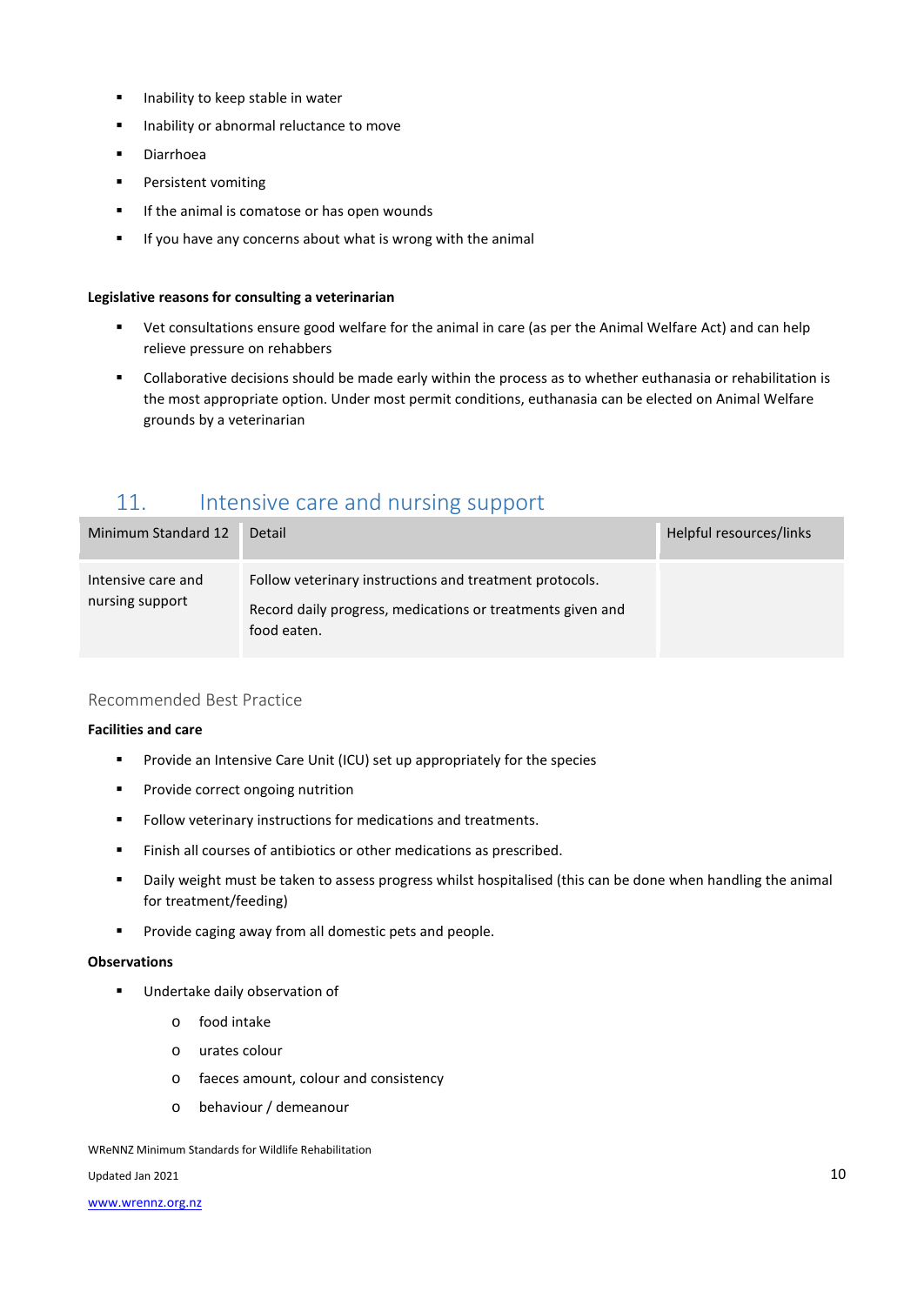- o note down any abnormalities or comments
- Note daily medications given to track course of treatment

### <span id="page-16-0"></span>12. Euthanasia

| Minimum Standard | Detail                                                                                                                                                                                                                                                                         | Helpful resources/links                                                                                                                                                         |
|------------------|--------------------------------------------------------------------------------------------------------------------------------------------------------------------------------------------------------------------------------------------------------------------------------|---------------------------------------------------------------------------------------------------------------------------------------------------------------------------------|
| Euthanasia       | How: Euthanasia should only be carried<br>out by suitably trained people and<br>preferably after consultation with a vet.<br>When: For animals which are unlikely to be<br>successfully rehabilitated and have no<br>predetermined place in a captive<br>management programme. | Seek the document on avian euthanasia at<br>https://www.nzva.org.nz/resource/general-<br>welfare/<br>(if it requires you to sign-in ask your vet for<br>a copy of the document) |

#### Recommended Best Practice

#### **Principles of euthanasia**

- **Euthanasia must be humane (quick and painless)**
- Euthanasia should be undertaken promptly for welfare reasons, or as soon as it becomes apparent that the patient will not recover to a releasable state
- Euthanasia must be administered according to any conditions in your rehabilitation permit
- Patients which cannot be released must be euthanised EXCEPT where there is a place in an approved DOC or coordinated captive management or advocacy program
- Consult your DOC office to determine if the body of threatened species should be sent for a necropsy or other purpose e.g. Te Papa, iwi, etc.
- Euthanised animals must be treated with respect and disposed of according to your permit

#### **Euthanasia (From the MPI Code of Welfare for Zoos)**

(a) When an animal is euthanised the euthanising agent must render the animal unconscious in a rapid and pain-free manner

- (b) When an animal is euthanised the operator or keeper must ensure that death occurs quickly
- (c) There must be provision of an effective method of euthanasia for each species held

(d) Where an operator elects to euthanise an animal the handling, restraint and technique used must ensure the stress of the procedure for the animal is minimised

(e) All necessary equipment must always be easily available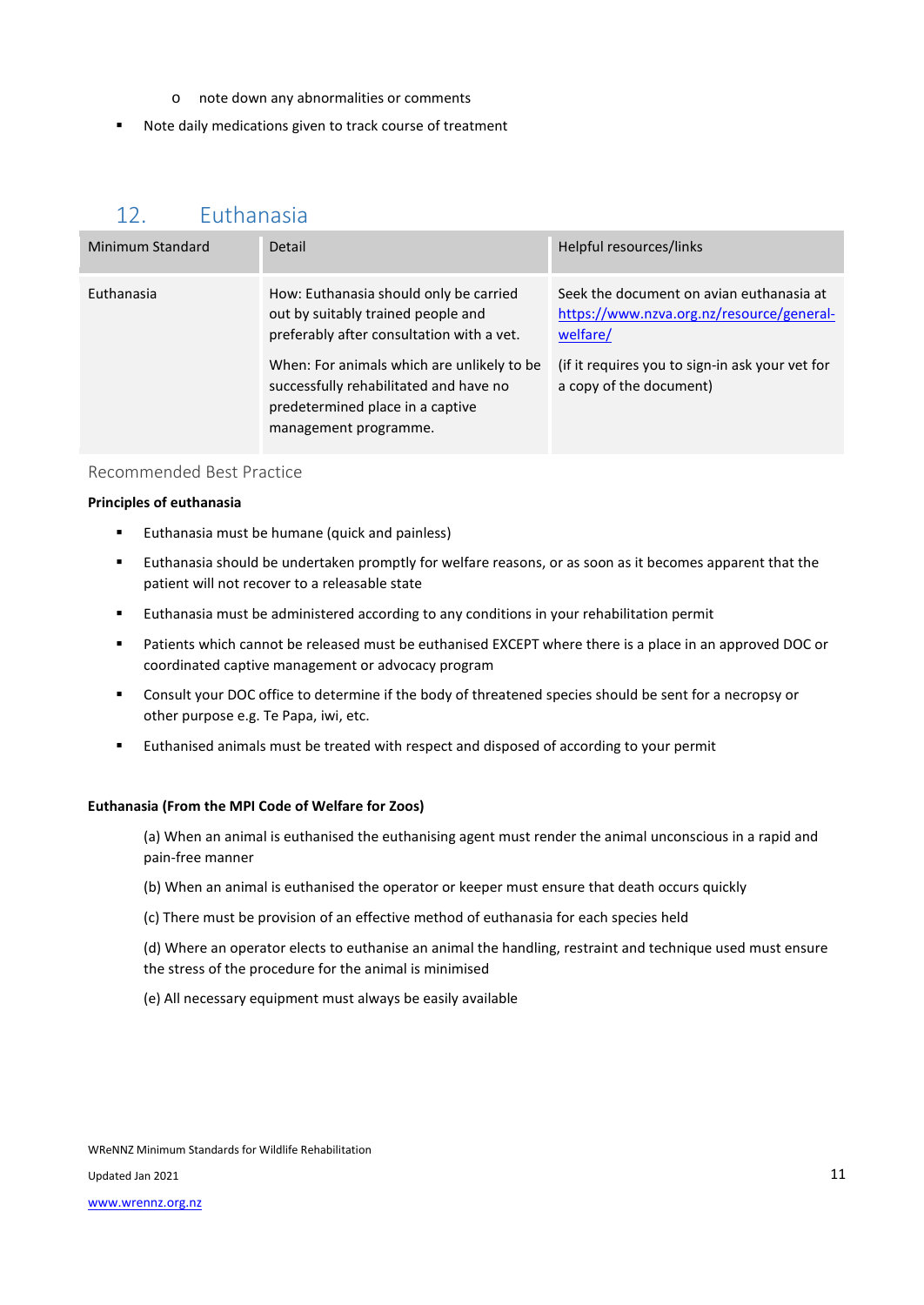# <span id="page-17-0"></span>13. Rehabilitation for release

| <b>Minimum Standard</b>       | <b>Detail</b>                                                                               | <b>Helpful</b><br>resources/links |
|-------------------------------|---------------------------------------------------------------------------------------------|-----------------------------------|
| Rehabilitation for<br>release | Provide predator safe appropriate housing which allows exercising to<br>build condition.    |                                   |
|                               | Provide a natural diet, or access to some natural food and<br>appropriate artificial foods. |                                   |
|                               | Provide natural environmental enrichment to encourage natural<br>behaviours.                |                                   |
|                               | Record patient progress at appropriate intervals.                                           |                                   |

#### Recommended Best Practice

- **Provide safe and appropriate outdoor housing e.g. aviaries and pens**
- Assess and record condition and/or weight at regular intervals
- **Provide species specific substrate**
- **Provide natural diet where you can or have access to correct artificial diets**
- Exercise and observe normal flight and range of movements
- **Provide environmental enrichment using safe materials**

### <span id="page-17-1"></span>14. Release criteria

| <b>Minimum</b><br><b>Standard</b> | <b>Detail</b>                                                                                                                                                                                                                                                                                                                                                                   | <b>Helpful resources/links</b>                                                       |
|-----------------------------------|---------------------------------------------------------------------------------------------------------------------------------------------------------------------------------------------------------------------------------------------------------------------------------------------------------------------------------------------------------------------------------|--------------------------------------------------------------------------------------|
| Release<br>Criteria               | Only those animals which meet the criteria to function<br>normally in the wild are to be released. Refer to release<br>criteria for the species where this exists.<br>If the animal cannot achieve the criteria, consult with your<br>DOC contact or species coordinator to discuss options of<br>euthanasia or inclusion in a captive management programme,<br>if appropriate. | For captive coordinators either<br>contact DOC or Email:<br>admin@zooaquarium.org.nz |

#### Recommended Best Practice

#### **Release Criteria**

- Normal weight within acceptable range for time of year and breeding status
- Suitable release site available
- Weather and waterproof, as appropriate

WReNNZ Minimum Standards for Wildlife Rehabilitation

#### Updated Jan 2021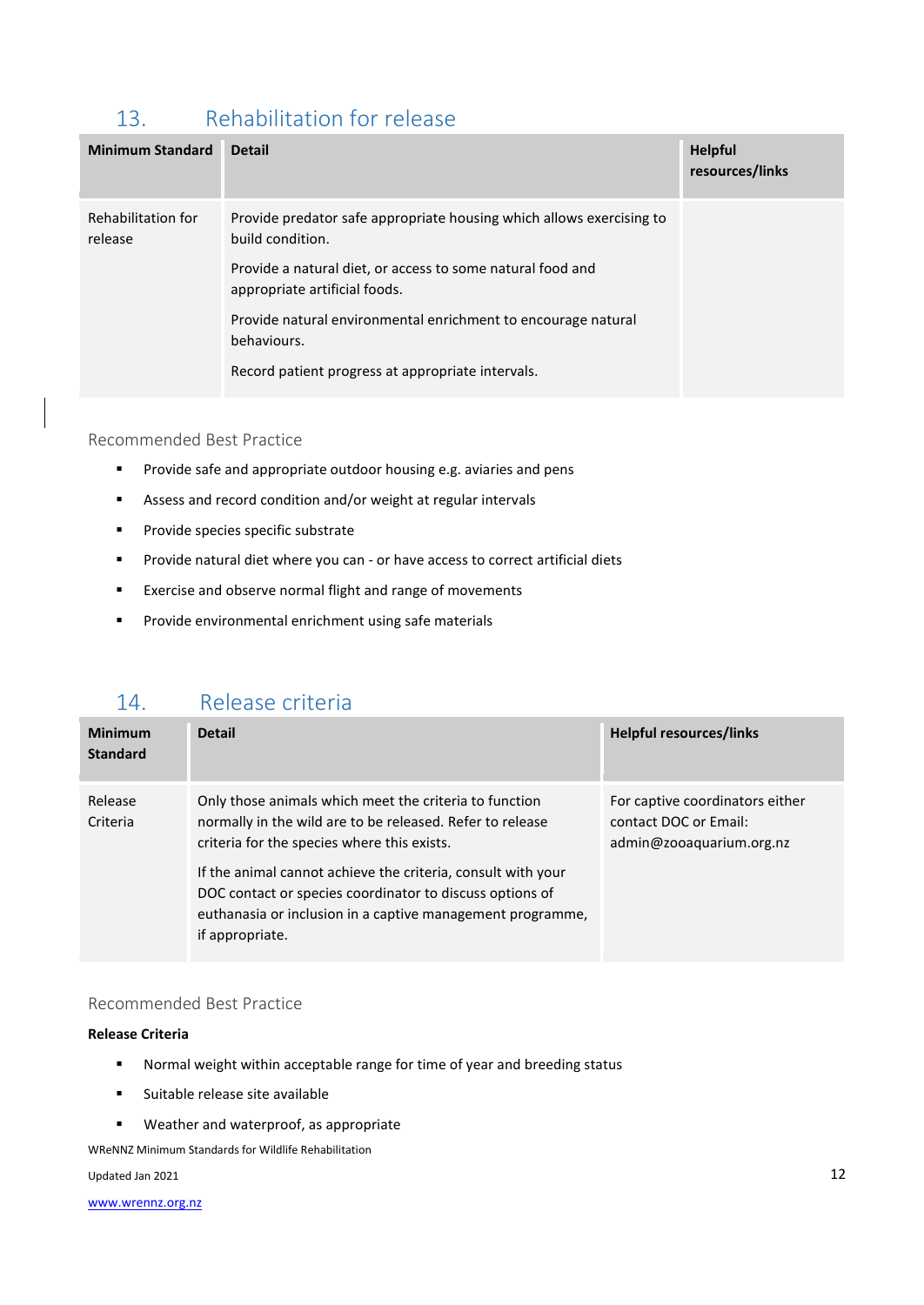- Able to function normally in the wild
	- o can it fly/swim?
	- o can it feed naturally?
	- o can it socialise with its own species (i.e., not imprinted)?
	- o does it has a normal response to humans (i.e., avoidance)?
- and any species appropriate parameters which indicate it can function normally in the wild

#### **Recommended screening for disease**

- Normal faecal sample result (FEC, Coccidia)
- **•** Crop wash result (as applicable)
- Normal blood values (as applicable)
- Salmonella, yersinia negative (as applicable)

<span id="page-18-0"></span>Please expect there will be species specific or DOC-led requirements, seek advice if unsure.

### 15. Release

| <b>Minimum</b><br><b>Standard</b> | <b>Detail</b>                                                                                                                                                                | <b>Helpful resources/links</b> |
|-----------------------------------|------------------------------------------------------------------------------------------------------------------------------------------------------------------------------|--------------------------------|
| Release                           | Assess the patient against the release criteria and determine if<br>release is appropriate.                                                                                  |                                |
|                                   | When a wild animal is returned to its natural habitat, care must<br>be taken to ensure it is not released in circumstances in which it<br>is likely to suffer unnecessarily. |                                |
|                                   | Undertake the release according to your permit conditions.                                                                                                                   |                                |

#### Recommended Best Practice

#### **Notification**

Notify the finder of the release (if they expressed a sincere interest or you agreed to this)

Notify DOC if this is a condition of your permit

#### **Transfer**

Use a species-specific transport carrier with good substrate and ventilation

Only have one bird per box (unless best practice states otherwise)

#### **Release**

NOTE: You will need to get clearance from DOC to release animal/s into a national park.

Release at correct time of day and weather conditions for that species

Preferably release to the location the animal was found if known, or to an alternative safe location if unknown or if original site is unsafe

WReNNZ Minimum Standards for Wildlife Rehabilitation

Updated Jan 2021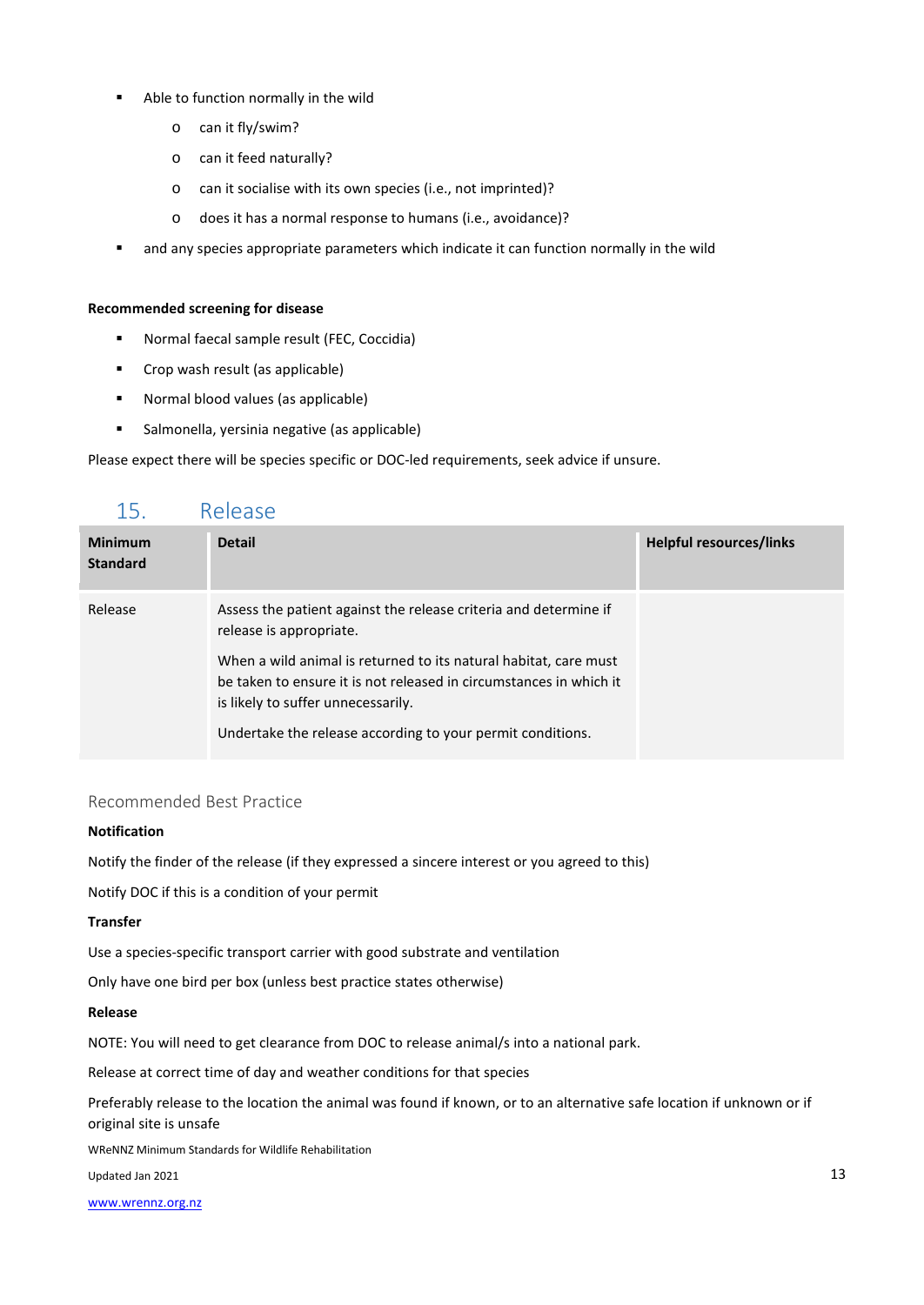# <span id="page-19-0"></span>16. Record keeping and reporting

| <b>Minimum Standard</b>         | <b>Detail</b>                                                                                                     | <b>Helpful resources/links</b>                      |
|---------------------------------|-------------------------------------------------------------------------------------------------------------------|-----------------------------------------------------|
| Record Keeping and<br>Reporting | Keep your own individual patient records.<br>Submit annual reports to DOC according to your permit<br>conditions. | https://www.wrmd.org/<br>DOC annual return template |

#### Recommended Best Practice

#### **Record keeping**

As a rehabilitator, you are required to keep individual patient records. How you choose to record these is up to you, but it is suggested you collect the following information:

- **History**
- **Physical examination**
- Daily observations including weight records
- **Rehabilitation progress observations**
- Your agreement with your veterinarian will also contain requirements for recording treatments and reporting use of medications
- Outcome (released, died, euthanised, transferred, in care)

#### **Reporting**

Reporting is an important part of rehabilitation because:

- it helps us to build a picture of all the important rehabilitation work that's being done
- **EXTERCH 1** it allows us to provide the evidence we need for funding bids
- it helps us to drive improvements, e.g., to determine the most effective treatment regimes, make recommendations on which animals to treat and which ones not to treat etc.
- It allows us to obtain retrospective data from records for research purposes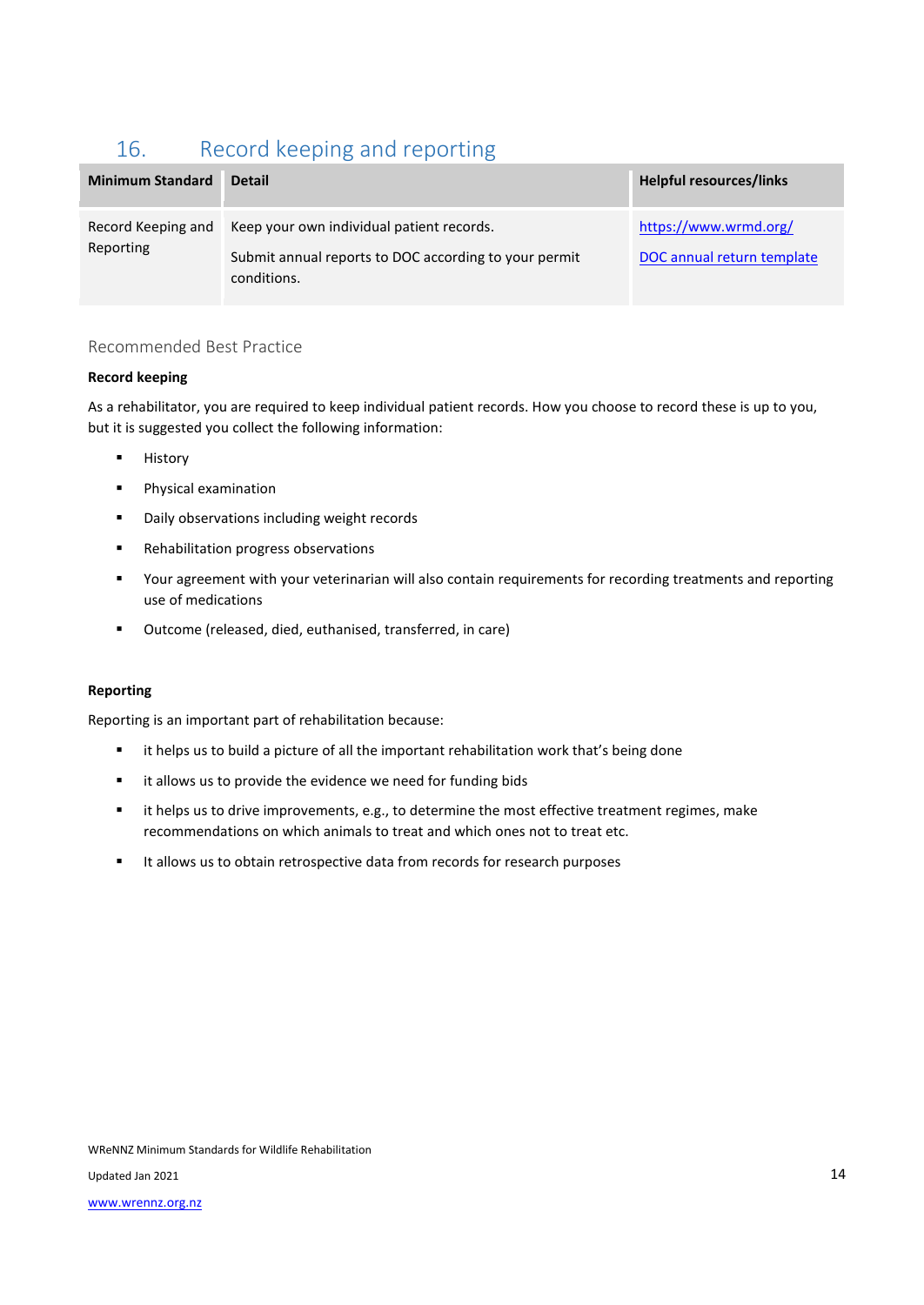# Annual report template

Use the following template format to record the animals you have seen and held for rehabilitation. Short notes are preferable e.g. for "Treatment" you might note that the animal had "antibiotics and a bandage".

If you use an excel spreadsheet or online database to record this information, an export of the data in table/ excel format can be submitted to DOC.

| Date<br>Received | Species | Native?<br>y/n? | Location<br>found | Assessment<br>e.g. type of<br>injury | Vet<br>referral<br>y/n | <b>Brief</b><br>summary of<br>Treatment         | Outcome:<br>released,<br>died,<br>euthanised,<br>transferred<br>& where,<br>or still in<br>care | Date    |
|------------------|---------|-----------------|-------------------|--------------------------------------|------------------------|-------------------------------------------------|-------------------------------------------------------------------------------------------------|---------|
| e.g.<br>12/01/20 | kereru  | y               | Waitangi<br>Park  | injured wing                         | y                      | x-ray,<br>bandage,<br>pain meds,<br>antibiotics | released                                                                                        | 8/02/20 |

#### **Date Received**

Record the date the animal arrived at your facility.

#### **Species**

What species is the animal, common name or scientific name.

#### **Location found**

■ Record where the animal was collected from.

#### **Assessment**

What is wrong with the animal? E.g. Broken wing, starvation, cat attack, orphaned, head injury

#### **Vet referral**

Did you seek veterinary attention for this animal? Yes or no

#### **Brief Summary of Treatment**

 What treatment did the animal receive? E.g. bandage, splint, antibiotics, pain relief, tube feeding, fluids, feeding etc

#### **Outcome**

 What happened to the bird? Was it released? Did it die or get euthanised? Did it go to a captive management programme?

WReNNZ Minimum Standards for Wildlife Rehabilitation Updated Jan 2021